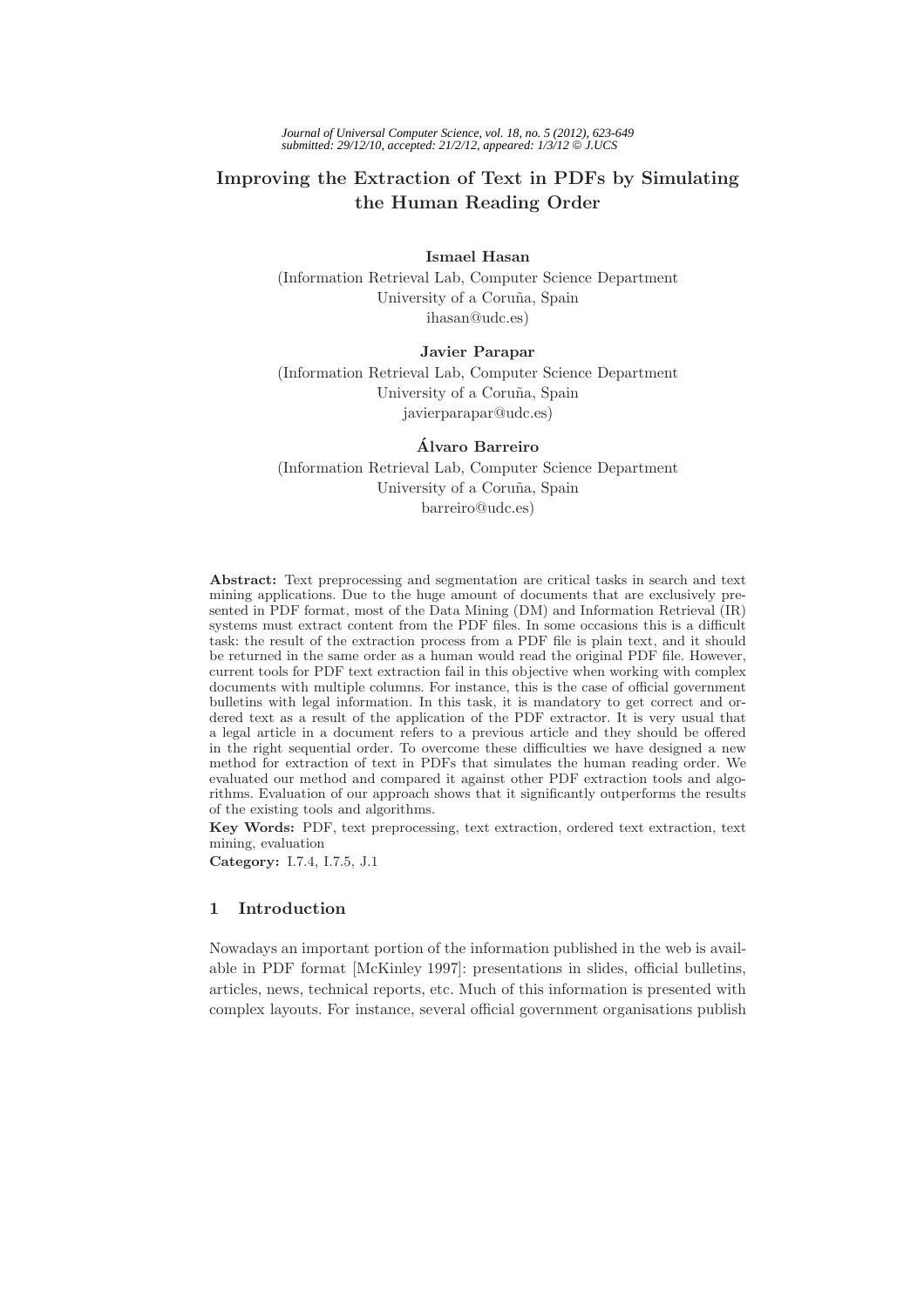a lot of documents using this format; we can cite, as examples, the *Bulletin of the European Union* or the *Federal Register*. The access to this kind of information is a general request by the citizens, companies and institutions. Because of that, lately, great efforts have been taken in building DM and IR systems that deal with this kind of sources. But, usually these documents are very long and contain a lot of information, and the users usually do not want a huge document with several tens of pages as a result of a query. In order to provide search over these documents the text contained in them must be segmented. When approaching the task of document segmentation one crucial point is text extraction from PDF files. However, the existing PDF toolkits tend to make mistakes in the extraction of ordered text from multiple columns. We think that a heuristic approximation may be suitable to solve this issue because the PDF documents are generated using computer applications, so the degree of variability can be captured by heuristics.

The problem with the PDF text extractors is that sometimes the text is not correctly processed. For instance, it can happen that the text is not extracted in the order a human would expect, but in the order in which the PDF files are rendered. This issue may cause a bad impression to the users accessing the results. The reaction of a user when the result of a system is not the expected (unordered paragraphs, for instance) usually is to think that the system is immature or inaccurate.

Moreover, the cited kind of documents are almost always divided in sections. The pre-processing of their information is advisable, so the users can search inside the sections instead of inside entire documents. The pre-processing of the information becomes much more important in the case of government publications (regulations, etc): these documents are usually very long, and they can be segmented in logical parts: title, articles, etc; each one of these parts should be individually searchable in an IR system. It is crucial for this segmentation task that the textual content is recovered in the same order as it is displayed in the PDF document.

The main implication of the previous remarks is that, in order to build a competitive IR system, the text obtained through a PDF text extraction tool should be ordered in the same way as in the original document. Therefore the correct extraction of text from PDFs is an important problem and a critical feature for IR systems which have to deal with passages, sentences, generation of summaries and snippets, etc.

With this motivation, we have developed an algorithm which extracts the text in the "right order" from PDF documents with multi-column layout in which the text blocks are separable by horizontal and vertical cuts, commonly named *Manhattan layout*. The algorithm was successfully applied to a collection of official legal bulletins, but it also can be used with other kinds of documents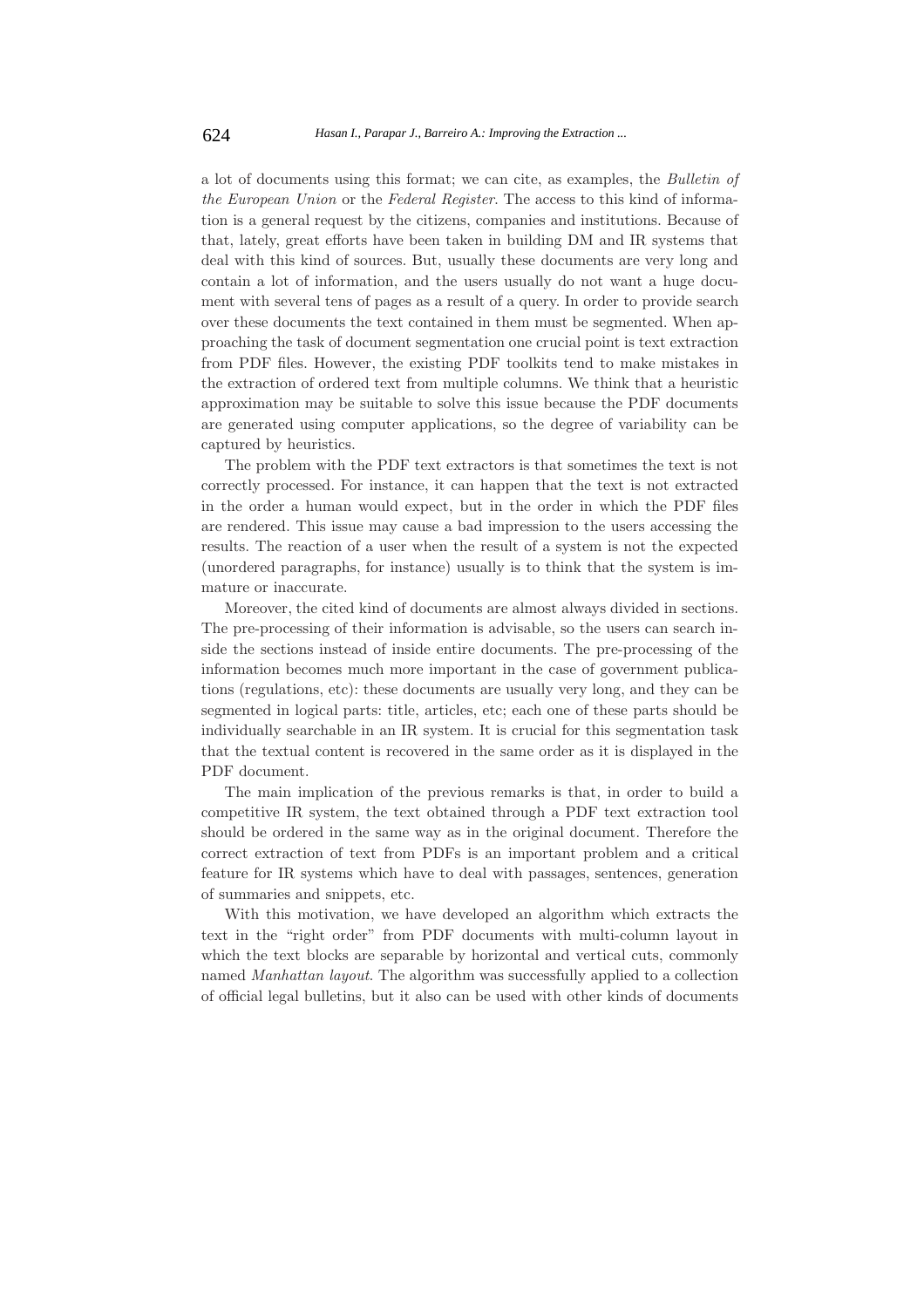such as research papers, patent documents, and others.

The algorithm uses high-level operations over the PDF files to simulate the way in which a document would be read by a person. As an added benefit, the algorithm also returns the column structure of the documents, so the information can be offered to an user in a way similar to the original format if desired.

The rest of the paper is organised as follows. In section 2, some PDF text extraction tools and previous works are introduced. Section 3 describes the particularities of the domain documents. Section 4 describes the algorithm and show a detailed description of each step (including pseudocode). In section 5 the algorithm is evaluated in terms of effectiveness and complexity, defining a metric, the test datasets, and comparing the results with the results of other tools. Finally, in the last section, conclusions and future work are presented.

# **2 Previous Works**

#### **2.1 Existing Tools**

There are a lot of free and commercial tools offering text extraction from PDF, so reviewing all of them is unfeasible. As an example, a list of utilities can be found at [PlanetPdf 2010].

As free tools, we can name [PDFBox 2010], a project recently taken by the *Apache Software Foundation*, [Multivalent 2010], a Java tool which offers text extraction from command-line, [Pstotext 2010], a freeware utility which offers text extraction from PDF and Postscript files, and [PDF-Analyzer 2010], a desktop freeware application for Windows. As purely commercial tools we can name [PDF-File-Converter 2010], offering also format extraction (font type, size, etc), and [TextFromPdf 2010], offering layout extraction.

Sadly, these tools make mistakes. When applying any of them, it can happen that the text is extracted in wrong order. An actual example of bad extraction using *Multivalent* is shown in Fig. 1, where the bordered areas are extracted in the order indicated by the numbers. An explanation of this behaviour can be found in the documentation of the *pstotext* tool, where it is explicitly stated that the ordered extraction may not be the expected: "*pstotext outputs words in the same sequence as they are rendered by the document. This usually, but not always, follows the order that a human would read the words on a page*". We have found that most of the aforementioned tools (*PDFBox*, *Multivalent*, *PDF-Analyzer* and *PDF-File Converter* ) use a similar approach, since the results offered by these utilities are very similar to the one obtained using *pstotext*: for instance, when using these tools to extract the text from the *Federal Register* bulletins, the footnotes always appear at the beginning of the page.

Regarding *TextFromPdf*, it uses a different technique; studying the output of this tool, it seems that it generates paragraphs, and then it sorts them first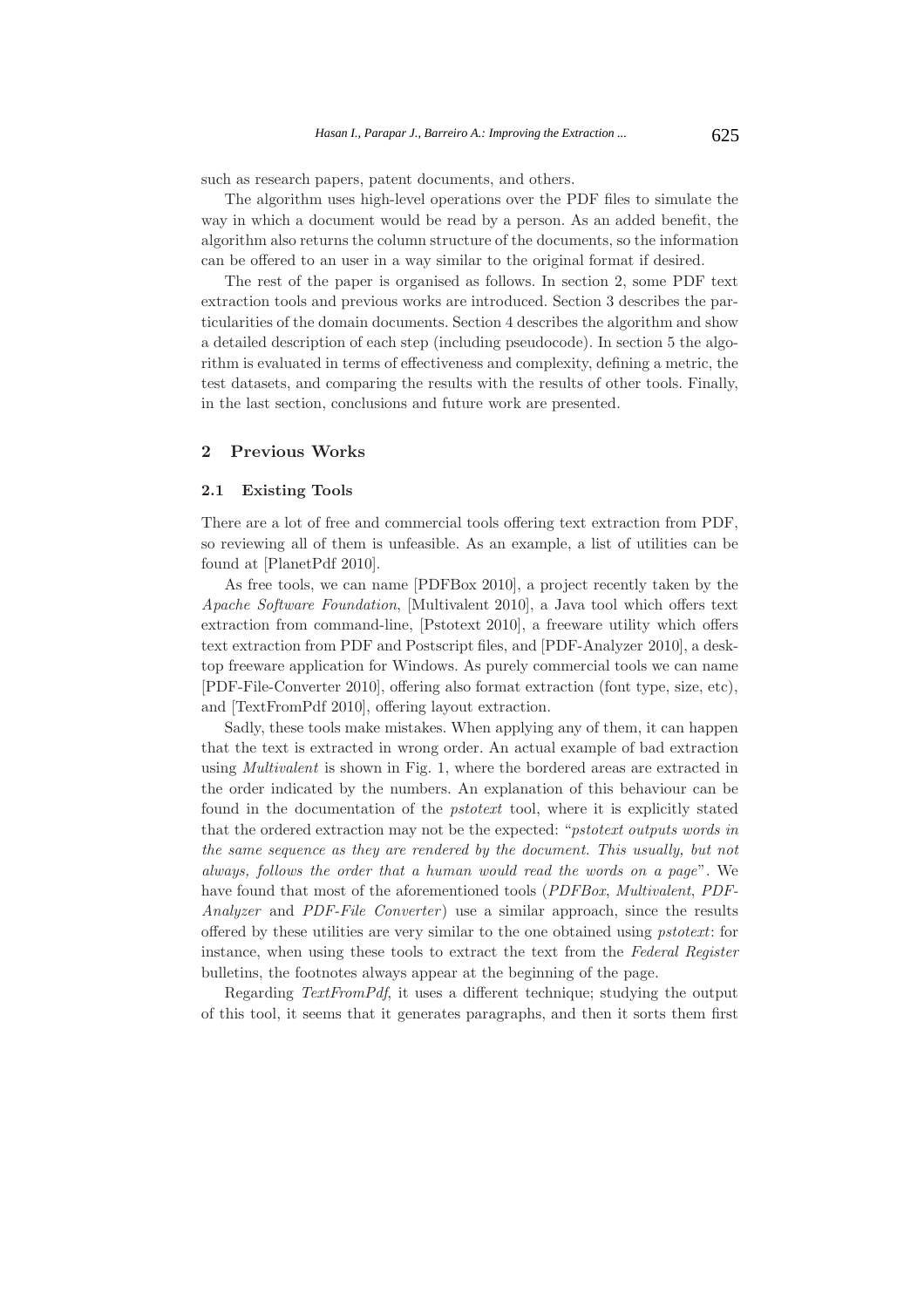

Figure 1: *Order of extraction using Multivalent. Taken from the Official Journal of the European Union; March, 31th 2009; page 4.*

by y-coordinate (the upper elements are returned in the first place), and then by x-coordinate, from left to right. The main problem of this approach is that a paragraph does not correspond with a column, so the paragraphs belonging to different columns are mixed in the output according to their y-coordinates.

#### **2.2 Previous Literature**

This section is divided in two parts; the layout detection in OCR algorithms, and the layout detection from PDF documents. The reason to include the reference to the OCR techniques is because they provide a clear explanation of the different approximations to layout detection; and, despite the fact that image files and PDF documents are processed in completely different ways, some of the ideas behind the OCR techniques can be applied to PDF text extraction.

In the OCR field there are several works which present techniques to obtain the layout of images containing text. Basically, there are three main approaches to the identification of the layout: *bottom-up* techniques [Mitchell 2000, Simon et al. 1997, O'Gorman 1993], which first identify minimum items (black pixels), and then recursively construct larger items (words, phrases, etc); *topdown* [Baird et al. 1990, Chakraborty et al. 2003, Krishnamoorthy et al. 1993], which first identify global elements of a page (black and white stripes, etc), and then split them into smaller items; and hybrid techniques, which combine both approaches. Particularly, *top-down* approaches are suitable to analyse documents with a *Manhattan layout* (documents in which the pages are separable into blocks by vertical and horizontal cuts) in linear time; *bottom-up* approaches can be applied to any layout, but they usually are quadratic in time and space [Simon et al. 1997]. Because of this, the use of generic bottom-up techniques would be unwarranted when we are dealing with *Manhattan layout* documents. It is important to mention that most of the cited articles are focused on the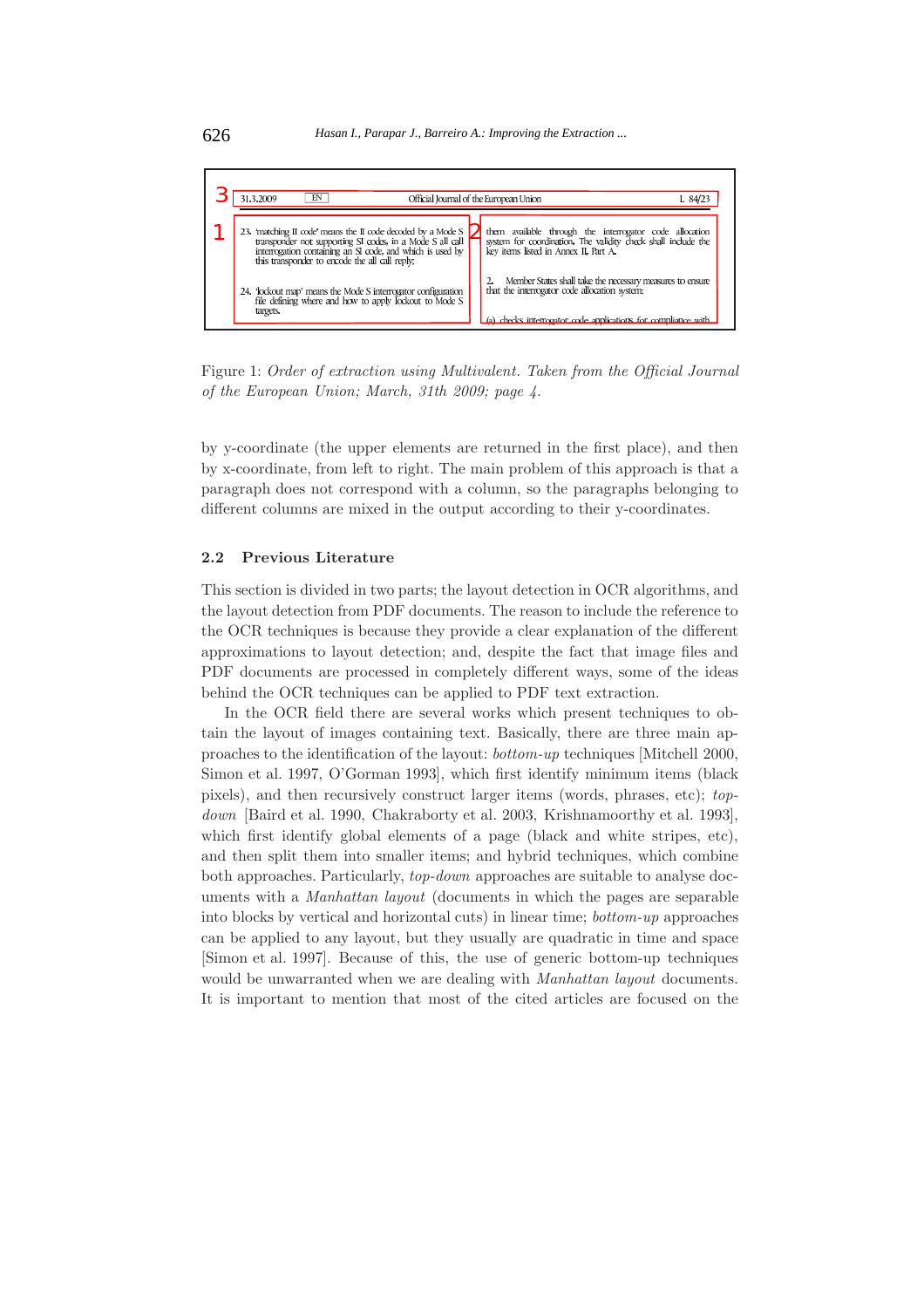detection of layout, being [Mitchell 2000] the only one which approaches the problem of the order in which the layout items should be extracted.

In the field of PDF text extraction we must emphasise that works on *bottomup* techniques are used, [Rosenfeld et al. 2002] and [Lovegrove et al. 1995]; regarding to *top-down* techniques, it is very remarkable the work in [Meunier 2005]. Finally, a hybrid technique to detect the layout of PDF files can be found in [Bloechle et al. 2009]. Some brief explanations about them follow:

In [Rosenfeld et al. 2002] the authors propose a text extraction system which preserves documents structure using a *bottom-up* strategy. The characters of a page are grouped to build bigger entities, until all of the text has been retrieved. This grouping is done by using neighbourhood metrics. But, the decisions about the results may present some problems when working in complex scenarios:

- **–** In order to build lines, the characters are grouped. One of the premises used to decide if two characters are neighbours is the similarity between ycoordinates. A direct consequence of this would be that a superscript character and the superscripted character are not neighbours (which can mean that they are extracted in different lines).
- **–** In order to build paragraphs, it is required that lines belonging to the same paragraph share the same font. There are documents which do not follow this rule, indeed, there are documents in which the same line can contain several font types.
- **–** In order to build columns font similarity is assumed. Also, a threshold is defined to decide if two paragraphs belong to the same column, according to the vertical separation between them.

The documents we want to deal with, publications from official organisations, usually do not follow these premises; so, this method would not be suitable for our purposes.

In [Lovegrove et al. 1995] the authors propose a *bottom-up* strategy based upon the type of fonts. The steps of the algorithm regarding text extraction proceed as follows:

- 1. The words (previously obtained) are grouped into lines.
- 2. Each line is characterised with a key consisting of the point size and the font. A bin is created for each unique pair of point size and font.
- 3. Operations over the bins are done to separate them into sub-bins, and the space separation between lines is searched using these sub-bins. With this information, *blocks* are found.
- 4. The following steps of merging of blocks, and identification of hierarchy between blocks, are done according to font characteristics.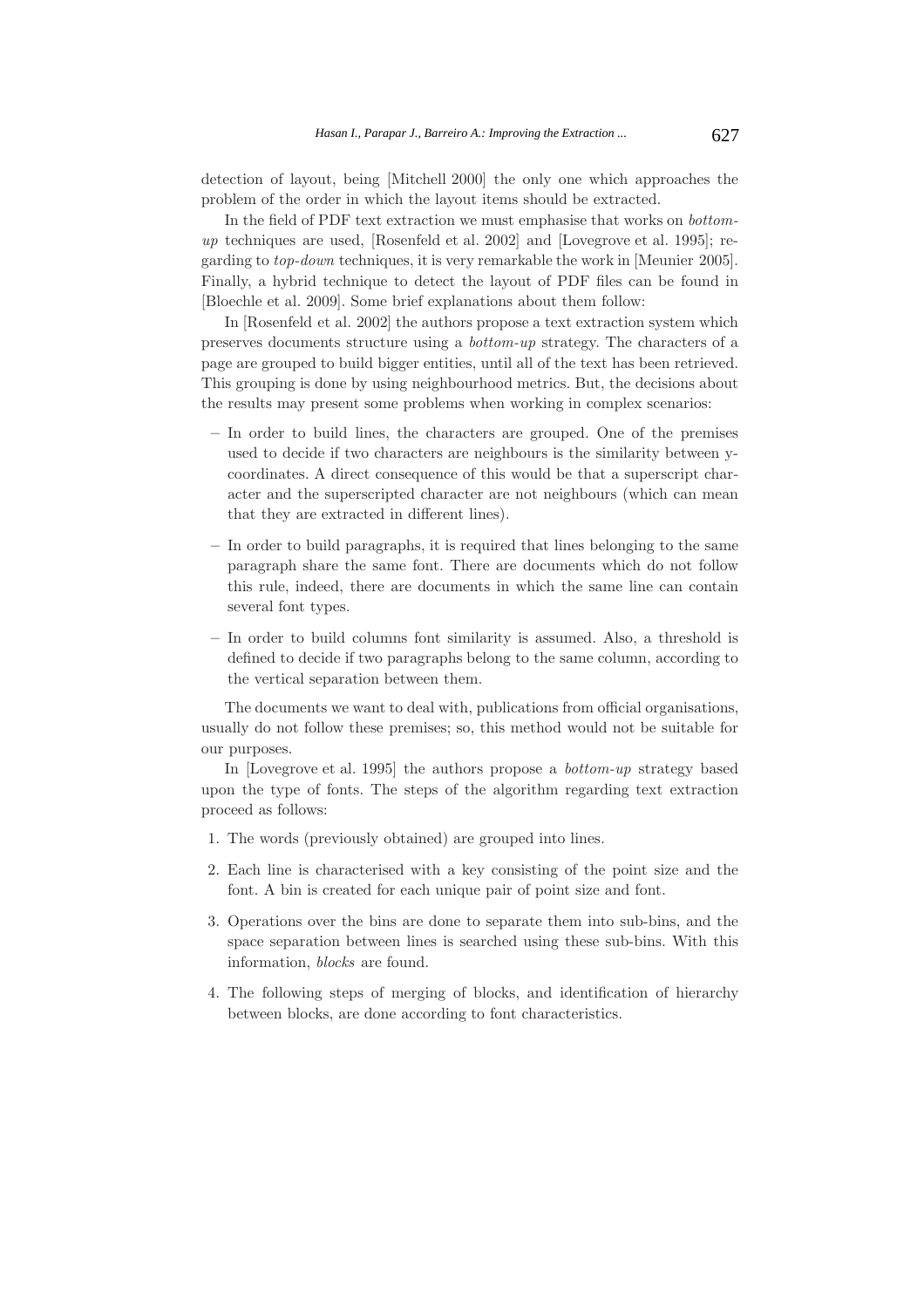The problems of the algorithm (addressed by the authors) are that the font comparisons may fail (for instance, a line may have, at most, italic characters, so it will not be merged with the upper and lower lines if the italic characters do not prevail in them). Also, the characterisation of the spaces between lines may be poorly recognised.

In [Meunier 2005] the author proposes a *top-down* method based on the popular XY-cuts algorithm [Nagy and Seth 1984] [Mao and Kanungo 2001] to segment the page and offer its contents in reading order. The original method works by dividing the page with horizontal or vertical cuts and by recursively applying the algorithm on the divisions. Meunier modifies the original method so the result is more similar to the common order of reading in formal documents (guided by columns). The modification consists in giving more importance to the vertical cuts instead of to the horizontal cuts: once it gets all of the available combinations of horizontal cuts, the combination which is most conducive to the creation of long vertical cuts is selected. This method seems suitable to our problem, the extraction of content from legislative documents. But, as the author mentions, to deal with non uniform layouts (for instance, with varying interlinear space) it may be necessary to set the parameters of the algorithm so each line is extracted as a block. Taking into account that the algorithm computational time depends on the number of horizontal cuts, having as many cuts as lines will greatly increase the execution time of the algorithm. The author reports that the detection of the layout of a complex page may take even days. Meunier deals with this issue by applying dynamic programming, which considerably reduces the time of execution of the algorithm. However, the algorithm is not robust on the input parameters (minimum widths for vertical and horizontal separations).

In [Bloechle et al. 2009] the authors developed a canonical format for representing structured electronic documents, *OCD*. They present an hybrid technique to detect the layout of PDF documents in order to convert them to the *OCD* format. The first step is a *bottom-up* process, based on the previous works of the authors [Bloechle et al. 2006], in which the structures of the document are detected (i.e., paragraphs, images). The novelty, regarding their previous work, is to include a second *top-down* step, to overcome the under-segmentation problem of their initial technique. The next step proposed by the authors is to use this layout to generate the logical structure of the documents using a learning system, *Dolores* [Bloechle et al. 2008]. Once the logical structure is obtained, it is pretty straightforward to obtain the text of the document in reading order. However, we think that a heuristic approximation is more suitable for the domain we are working with. These documents are built in a semi-automated way, using PDF tools for instance, so the variability is limited.

Finally, it is fair to mention that the detection of tables inside the documents is beyond of the scope of our work.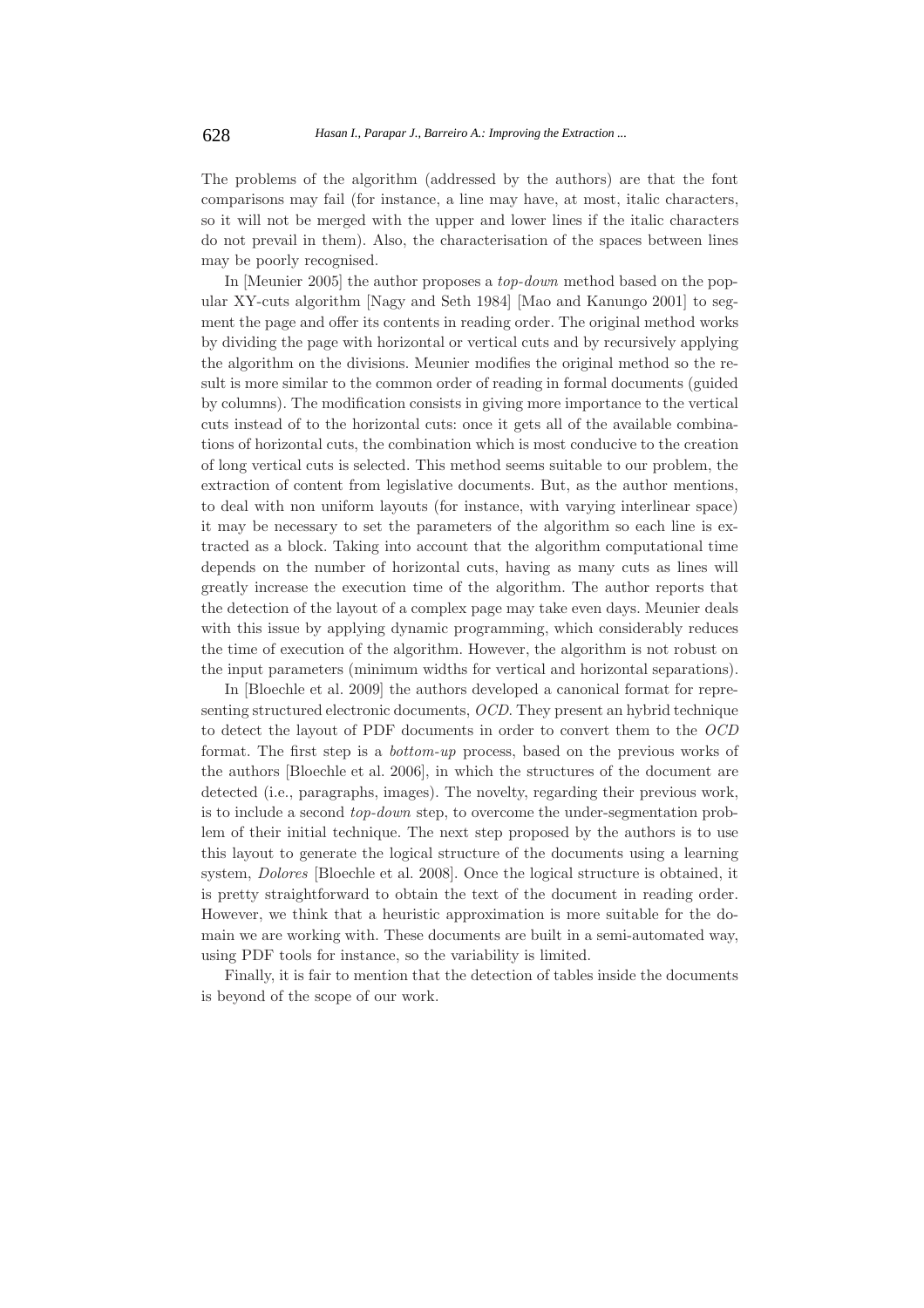# **3 Data Characteristics**

This work focuses on official publications in PDF with a *Manhattan layout*, like patent documents, research papers and publications from official organisations (i.e., *official bulletins*). Fig. 2 shows a page of an official bulletin. The method works with documents with single column format or multiple column format. Some issues to take into account when analysing these documents are:

#### *Page Headers*

In the official publications, it is very usual that pages have a header including the name and number of the publication, the date, the number of page, etc.

### *Columns and regions*

A document can be structured using columns of text; for instance, the twocolumn format is widely used. We will refer to these text columns just as *columns*. A *region* is a part of a page defined by its coordinates inside the page; we will refer as *text regions* to the ones containing text, as *image regions* to the ones containing images and as *blank regions* to the empty ones. The regions have the following properties:

- **–** They are rectangular in shape.
- **–** There must be a minimum vertical separation between regions (meaning the separation between columns). On the other hand, it is not required a minimum horizontal separation between regions.
- **–** Two regions can not overlap each other. This also entails that nested regions can not exist.

# *Multiple Column*

Different parts of a document's page can contain different number of columns.

### *Documents with Images*

It is very usual that the documents contain images: graphs, photos, scanned texts, etc. These items sometimes determine the way in which a person reads the document. This issue is clearly shown in Fig. 2, where the correct order of extraction of the regions is marked with numbers.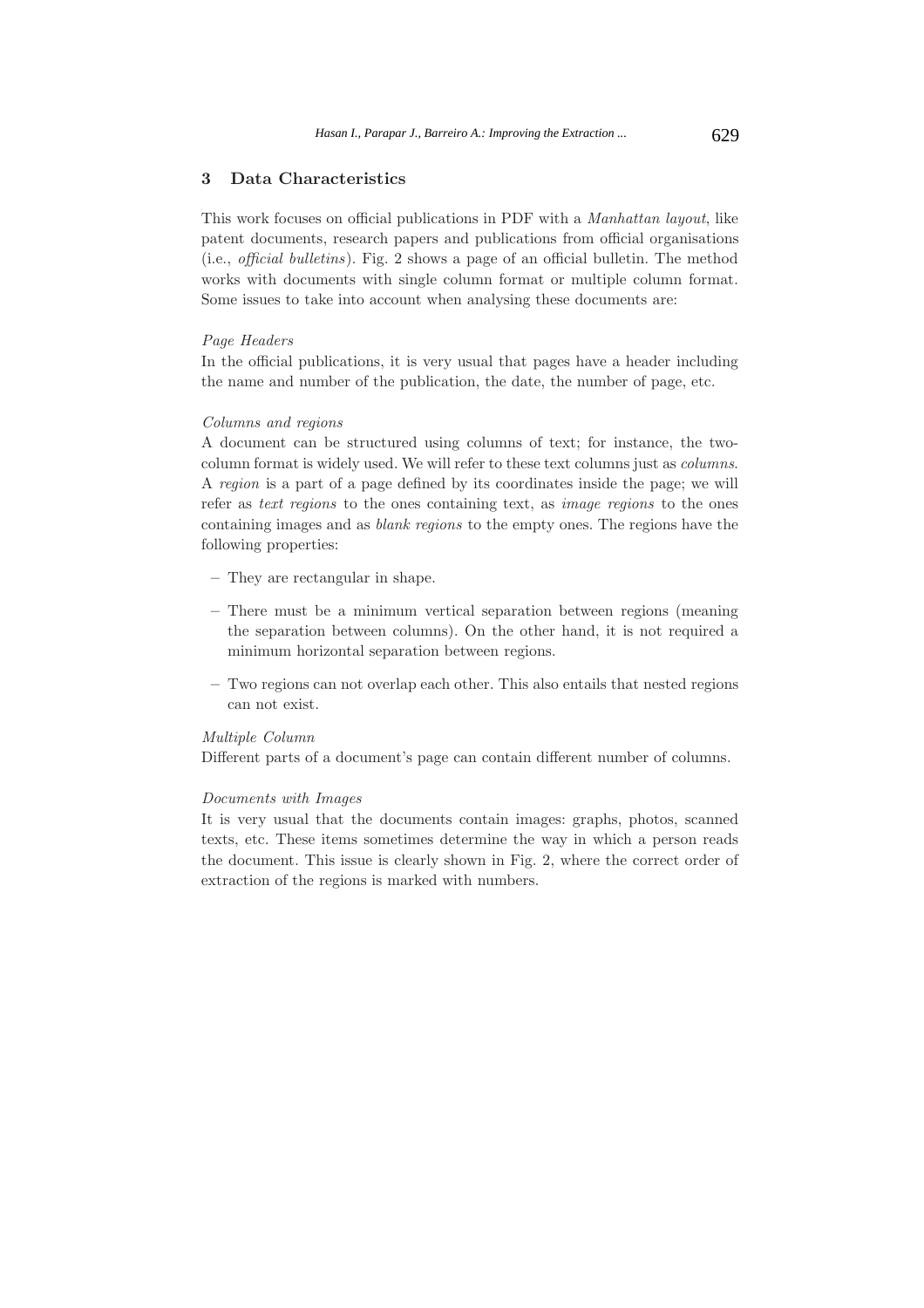|                                                                                                                                                                                                                                                                                                                                                                                                                                                                                                                                                                                                                                             | Federal Register/Vol. 74, No. 28/Thursday, February 12, 2009/Notices                                                                                                                                                                                                                                                                                                                                                                                                                                                                                                                                                                                                                          | 7161                                                                                                                                                                                                                                                                                                                                                                                                                                                                                                                                                                                                                                                                                |
|---------------------------------------------------------------------------------------------------------------------------------------------------------------------------------------------------------------------------------------------------------------------------------------------------------------------------------------------------------------------------------------------------------------------------------------------------------------------------------------------------------------------------------------------------------------------------------------------------------------------------------------------|-----------------------------------------------------------------------------------------------------------------------------------------------------------------------------------------------------------------------------------------------------------------------------------------------------------------------------------------------------------------------------------------------------------------------------------------------------------------------------------------------------------------------------------------------------------------------------------------------------------------------------------------------------------------------------------------------|-------------------------------------------------------------------------------------------------------------------------------------------------------------------------------------------------------------------------------------------------------------------------------------------------------------------------------------------------------------------------------------------------------------------------------------------------------------------------------------------------------------------------------------------------------------------------------------------------------------------------------------------------------------------------------------|
| (v) The survey will be conducted in<br>a way that ensures the exploratory units<br>visited during research operations will<br>surround the units in which normal<br>exploratory fishing operations<br>previously occurred.<br>11. Research hauls shall be conducted<br>with nekton trawls commonly used in<br>scientific research (e.g., IKMT or RMT<br>type nets) that have 4-5 mm mesh,<br>including the codend. Every research<br>haul shall be a randomly located,<br>oblique haul made to a depth of 200 m<br>or 25 m above the bottom (whichever is<br>less) with a duration of 0.5 h. A set of<br>research hauls is defined as three | research hauls separated by a minimum<br>$\delta$ f 10 n miles.<br>12. Acoustic transects shall be<br>conducted using a scientific quality<br>echosounder collecting information at<br>120 kHz. The echosounder should be<br>calibrated. Every acoustic transect shall<br>be a randomly located, continuous path<br>travelled at constant speed of 10 knots<br>or less and in a constant direction. The<br>minimum distance between the start<br>and end points of a transect shall be 30<br>n miles, and a set of acoustic transects<br>is defined as two transects separated by<br>at least 10 n miles.<br>13. All acoustic transects, both during<br>normal exploratory fishing operations | and research operations, shall be<br>accompanied by at least one net haul.<br>These hauls can be conducted either<br>with commercial trawls or with research<br>trawls. Trawls that accompany acoustic<br>transects can be conducted during the<br>transect or immediately after the<br>completion of the transect. In the latter<br>case, the trawl shall be conducted along<br>a previous segment of the transect line.<br>Trawls that accompany acoustic<br>transects shall be at least 0.5 h in<br>duration, or sufficient time to achieve a<br>representative sample, and the data<br>collected from these hauls shall be the<br>same as those required for research<br>hauls. |
|                                                                                                                                                                                                                                                                                                                                                                                                                                                                                                                                                                                                                                             | notification is reviewed by WG-EMM, Scientific Committee, and<br>Commission - Member may receive comments                                                                                                                                                                                                                                                                                                                                                                                                                                                                                                                                                                                     |                                                                                                                                                                                                                                                                                                                                                                                                                                                                                                                                                                                                                                                                                     |
|                                                                                                                                                                                                                                                                                                                                                                                                                                                                                                                                                                                                                                             |                                                                                                                                                                                                                                                                                                                                                                                                                                                                                                                                                                                                                                                                                               |                                                                                                                                                                                                                                                                                                                                                                                                                                                                                                                                                                                                                                                                                     |
| fishery-dependent plans:<br>acoustic transects* or research net hauls                                                                                                                                                                                                                                                                                                                                                                                                                                                                                                                                                                       | notifying Member selects plan on a<br>case-specific basis                                                                                                                                                                                                                                                                                                                                                                                                                                                                                                                                                                                                                                     | fishery-independent plans:<br>predator monitoring or research survey                                                                                                                                                                                                                                                                                                                                                                                                                                                                                                                                                                                                                |
| vessel conducts normal operations -<br>one set of acoustic transects or one<br>set of research hauls must be<br>conducted in each exploratory unit<br>where fishing occurs                                                                                                                                                                                                                                                                                                                                                                                                                                                                  |                                                                                                                                                                                                                                                                                                                                                                                                                                                                                                                                                                                                                                                                                               | vessel conducts normal operations<br>while Member conducts research<br>survey or monitors predators"                                                                                                                                                                                                                                                                                                                                                                                                                                                                                                                                                                                |
| normal operations end voluntarily or<br>catch limit is reached                                                                                                                                                                                                                                                                                                                                                                                                                                                                                                                                                                              |                                                                                                                                                                                                                                                                                                                                                                                                                                                                                                                                                                                                                                                                                               | normal operations end voluntarily or<br>catch limit is reached                                                                                                                                                                                                                                                                                                                                                                                                                                                                                                                                                                                                                      |
| compute number of exploratory units<br>in which to conduct research<br>operations $(R)$ : $R =$ total catch<br>(tonnes) / 2000<br>vessel conducts research operations<br>- one set of acoustic transects or one<br>set of research hauls must be<br>conducted in each of R exploratory<br>units - these units must surround the<br>area where normal fishing occurred                                                                                                                                                                                                                                                                       |                                                                                                                                                                                                                                                                                                                                                                                                                                                                                                                                                                                                                                                                                               | "completion of research survey<br>dependent on survey design and<br>completion of predator monitoring<br>occurs at end of breeding season -<br>these times may or may not be<br>coincident with completion of fishing<br>operations                                                                                                                                                                                                                                                                                                                                                                                                                                                 |
| vessel departs fishing grounds<br>*acoustic transects must be<br>accompanied by one net tow                                                                                                                                                                                                                                                                                                                                                                                                                                                                                                                                                 |                                                                                                                                                                                                                                                                                                                                                                                                                                                                                                                                                                                                                                                                                               |                                                                                                                                                                                                                                                                                                                                                                                                                                                                                                                                                                                                                                                                                     |
| Figure 1:                                                                                                                                                                                                                                                                                                                                                                                                                                                                                                                                                                                                                                   | Schematic description of main operations to be conducted during the planning and<br>prosecution of exploratory krill fisheries.                                                                                                                                                                                                                                                                                                                                                                                                                                                                                                                                                               |                                                                                                                                                                                                                                                                                                                                                                                                                                                                                                                                                                                                                                                                                     |
| Conservation Measure 51-05 (2008)<br>Limits on the exploratory fishery for<br>Euphausia superba in Statistical<br>Subarea 48.6 in the 2008/09 season<br>[Species: krill; Area: 48.6; Season: 2008/<br>09: Gear: trawl)                                                                                                                                                                                                                                                                                                                                                                                                                      | The Commission hereby adopts the<br>following conservation measure in<br>accordance with Conservation<br>Measure 21–02, and notes that this<br>measure would be for one year and<br>that data arising from these activities                                                                                                                                                                                                                                                                                                                                                                                                                                                                   | would be reviewed by the Scientific<br>Committee:<br>Access 1. Fishing for Euphausia<br>superba in Statistical Subarea 48.6 shall<br>be limited to the exploratory trawl<br>fishery by Norway. The fishery shall be<br>conducted by one (1) Norwegian flagged                                                                                                                                                                                                                                                                                                                                                                                                                       |

Figure 2: *Page crossed by an image. Taken from the Federal Register; February, 12th 2009; page 7161.*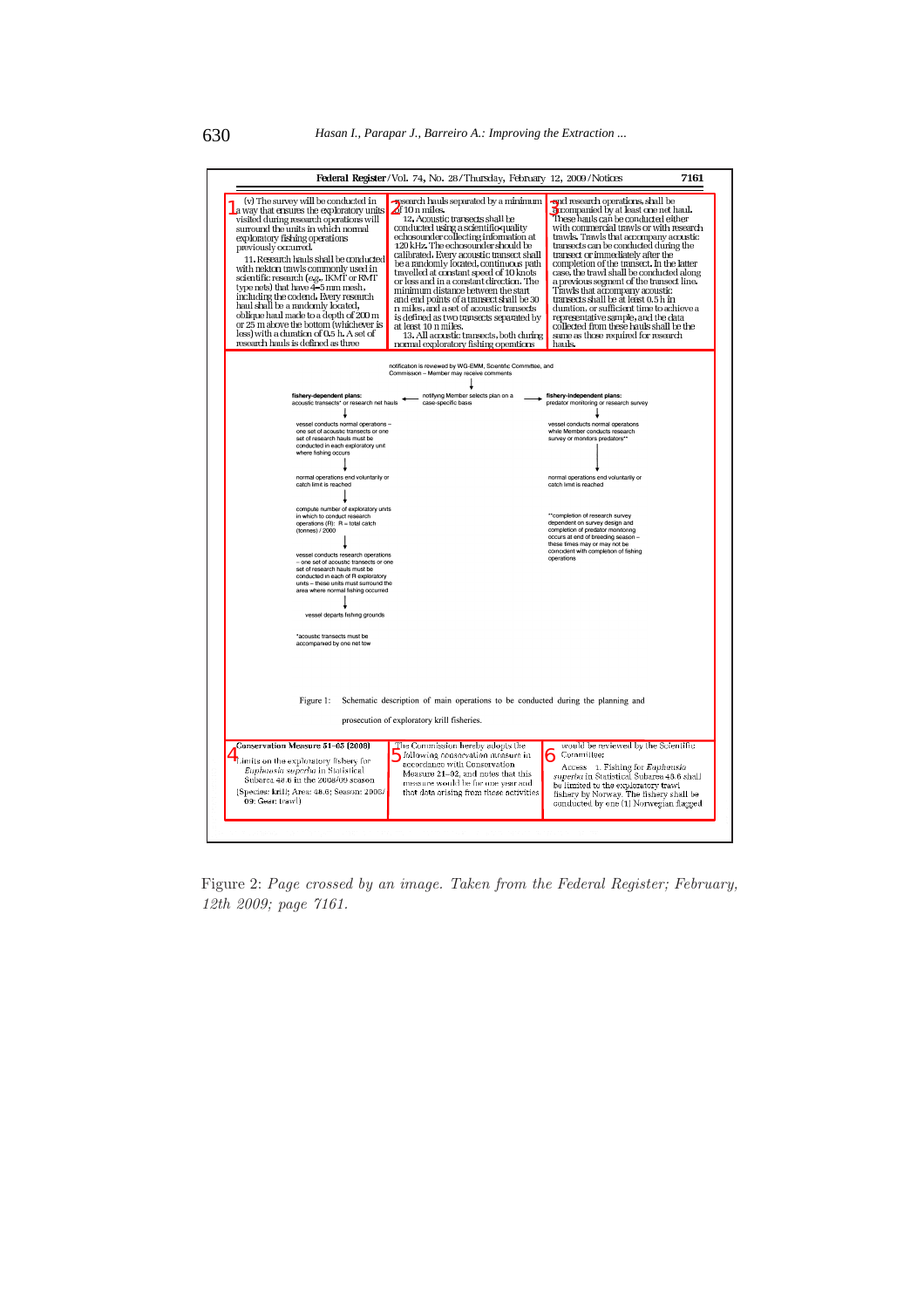# **4 The Algorithm**

### **4.1 General features**

The idea behind our method is that the text belonging to the same region must be extracted together. The method relies on tools which can provide some highlevel functionalities over PDF documents. The main functionalities used are:

- **–** A way of obtaining general parameters of the document, for instance the width and height of a page, the number of pages, and similar features.
- **–** Extraction of the text from a rectangle, which is defined using Cartesian coordinates inside a page.
- **–** Retrieval of the images of a document, obtaining their coordinates.

We coined our algorithm as "*Left Regions Expansion*" (LRE) because the key of the algorithm is to detect the top of each region on the left of a page, and then extend it as much as possible. The next step is to find the regions on the right of the previously found regions, and finally the images contained in the page are used to split the regions (if necessary). The algorithm applies the next steps to each page in the document:

- 1. Detecting the regions which are present in the page.
- 2. Retrieving the list of images and creation of regions using the images coordinates.
- 3. Splitting the text regions which are crossed by image regions.
- 4. Sorting the regions of a page in the following way:
	- (a) The region comprising the header of the page.
	- (b) The top left region.
	- (c) The regions on the right of the one obtained in (b).
	- (d) The region on the left of the page which is below the previously found regions.
	- (e) The regions on the right of the one obtained in (d).
	- (f) Steps (d) and (e) are repeated until no more regions are found.
- 5. Extracting the text of each region, in the order stated in (4).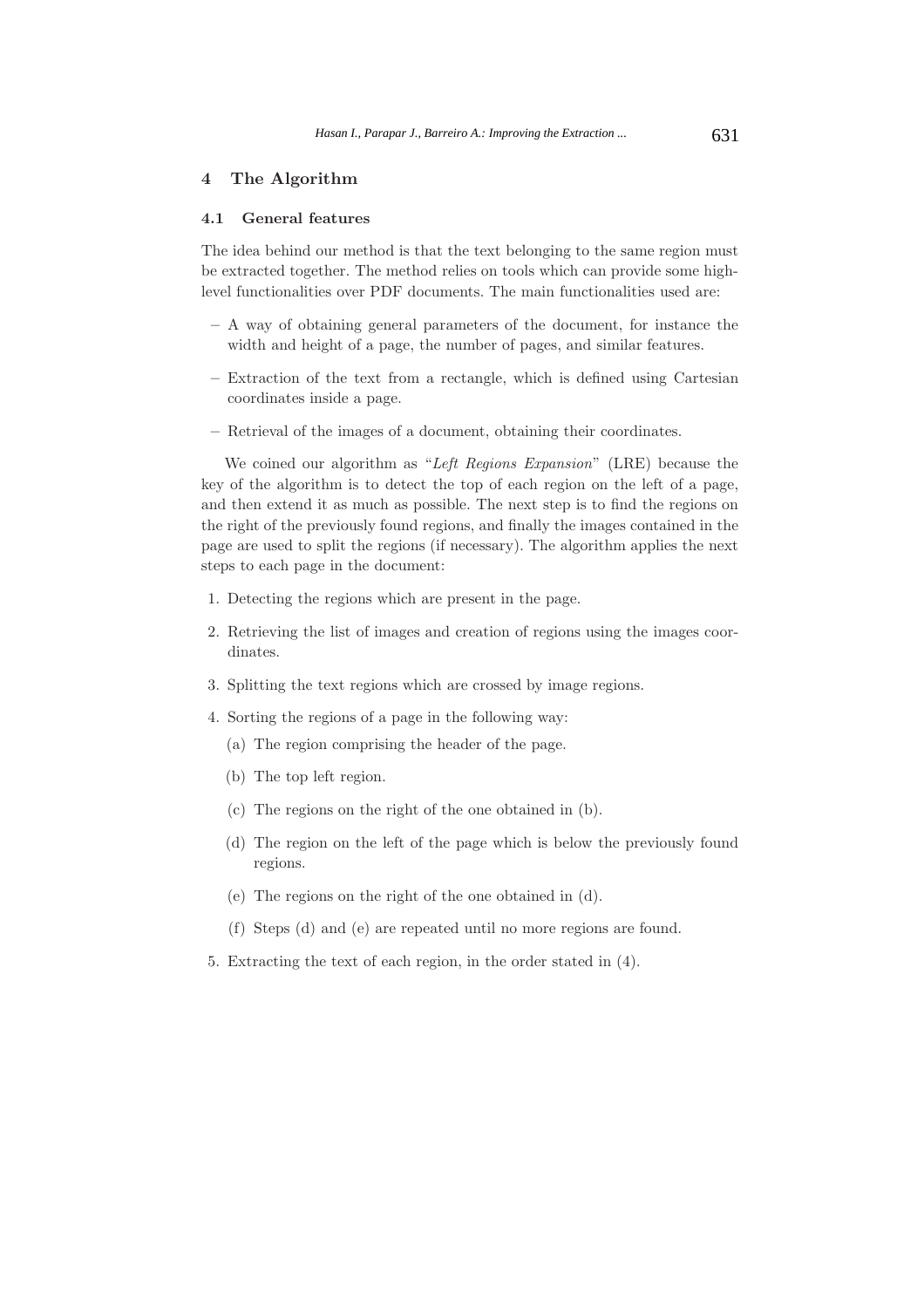

Figure 3: *LRE algorithm steps. Text regions are marked in light gray, image region is marked in dark grey and final order of extraction is circled.*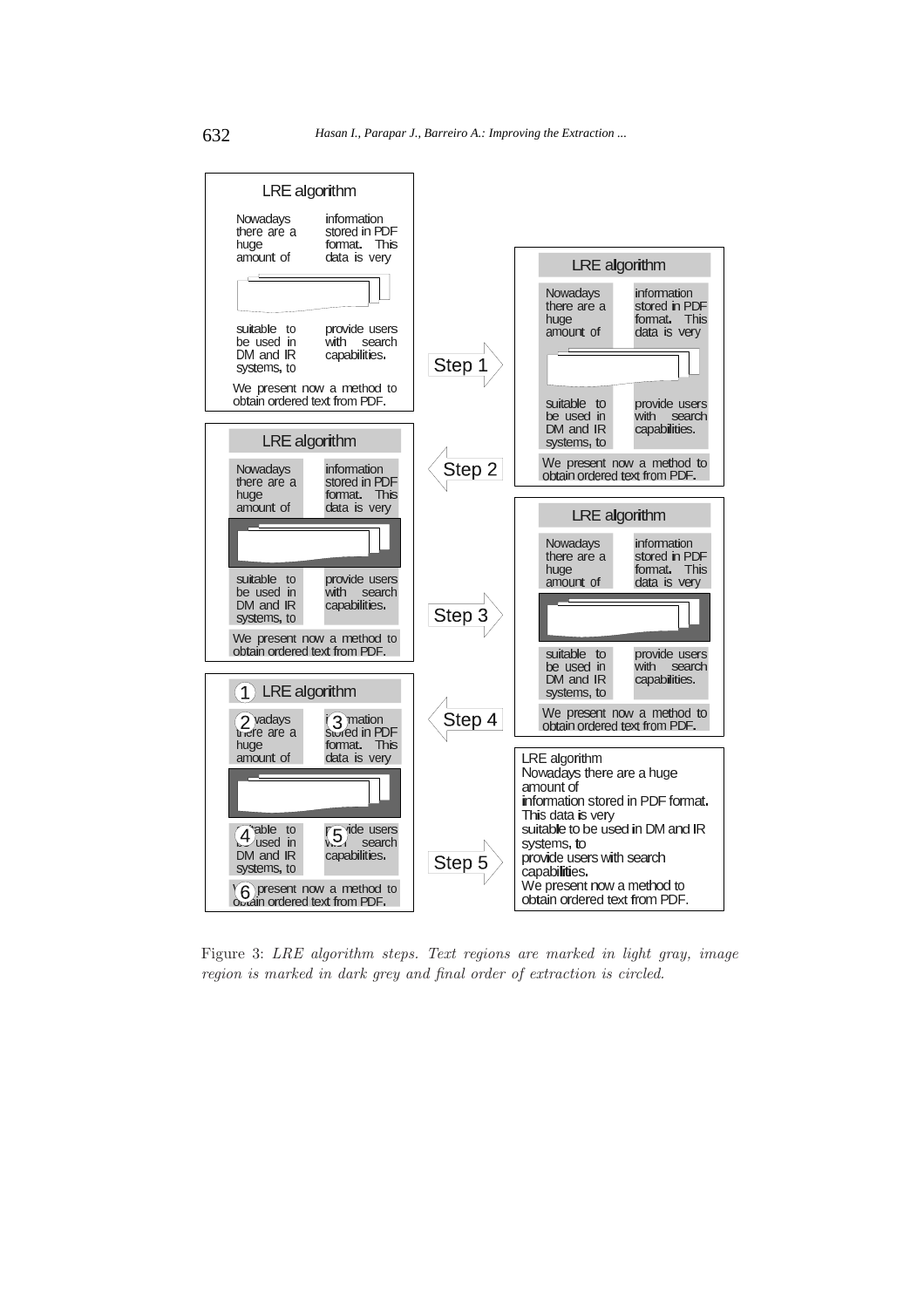To get the text regions (step 1), the algorithm uses the separation between columns of text. Baird et al. used a similar method in [Baird et al. 1990]: they developed a technique to get the text from an image by detecting the blank regions. A similar method can be found in [Krishnamoorthy et al. 1993].

We will show an example of the algorithm over Fig. 2. The central part of the page (the diagram) is not text, but a scanned image. The algorithm works as follows:

- 1. It detects the header, and three more regions: one comprising the blocks 1 and 4, one comprising the blocks 2 and 5, and one comprising the blocks 3 and 6.
- 2. It retrieves the image to create a new region.
- 3. It splits the previously found regions, due to the fact that they are crossed by an image. The layout shown in the image is obtained in this step.
- 4. It sorts the regions in the following order:
	- (a) The region comprising the header of the page.
	- (b) The top left region (1).
	- (c) The regions on the right of the one obtained in (b) (2 and 3).
	- (d) The region on the left of the page which is below the previously found regions (4).
	- (e) The regions on the right of the one obtained in (d) (5 and 6).
- 5. It extracts of the text of each region, in the order previously stated.

Next, we will go in depth with the algorithm steps. The functions explained in sections 4.2, 4.3, 4.4 and 4.5 implement the first step of the algorithm (Fig. 3); they are sequentially applied to each page to obtain the text regions. The second and third steps, the ones referring to images, are covered in 4.6. The last steps of the algorithm, the extraction of the text of each region, is explained in 4.7.

It must be noted that the coordinates used in the algorithm are Cartesian coordinates, which means that the bottom left of a page will be  $(0,0)$ . In the pseudocode, the coordinates of a region will be referred as  $region_{x,left}$ , region<sub>x</sub>, right,  $region_{y,top}$  and  $region_{y,bottom}$ . We will also refer to the limit values these coordinates can have as  $x_{min}$  (left),  $x_{max}$  (right),  $y_{min}$  (bottom) and  $y_{max}$  (top). The next operations will be used in the pseudocode:

**–** *increase(coordinate)* - increase the value of a coordinate by 1.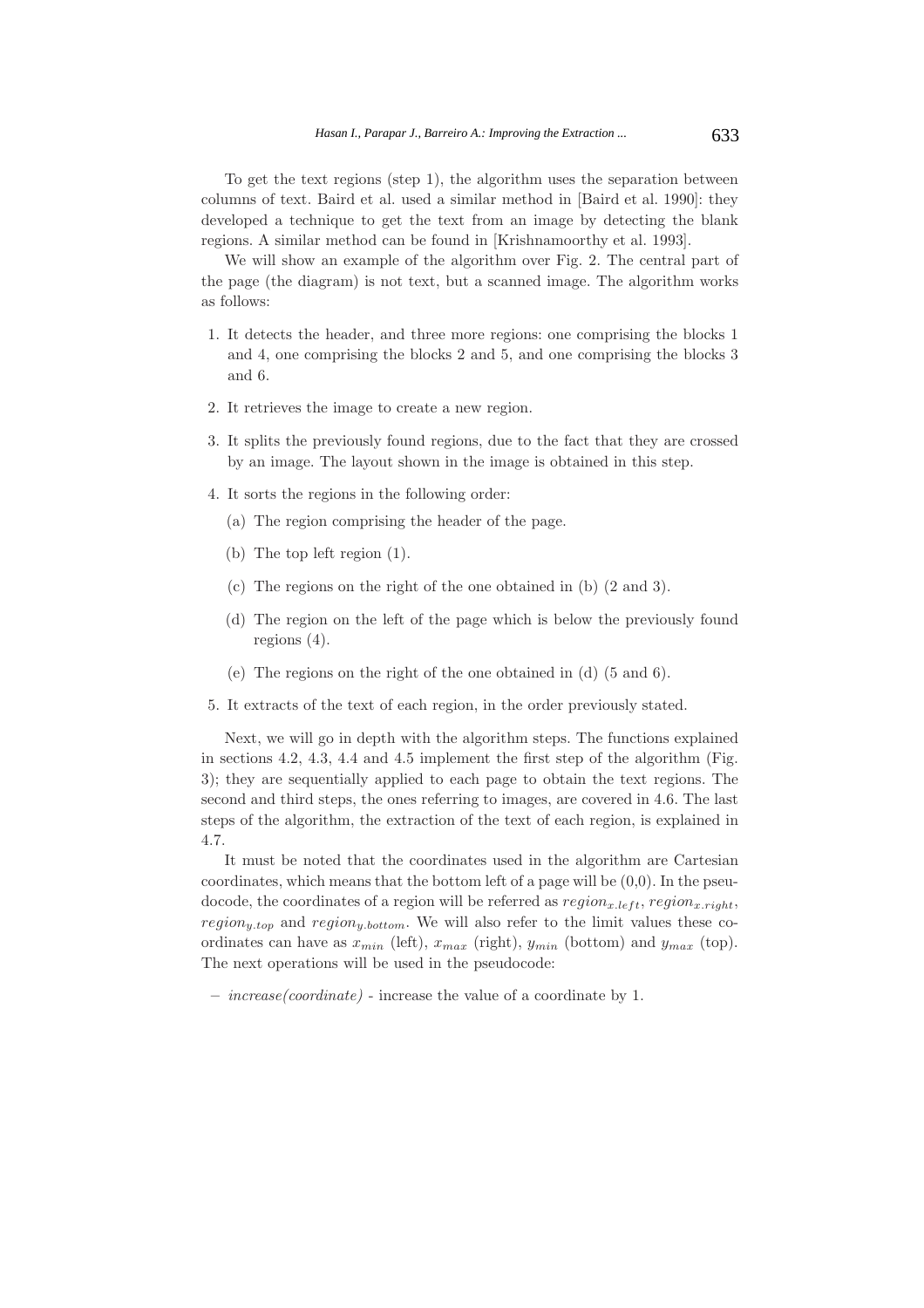- **–** *decrease(coordinate)* decrease the value of a coordinate by 1.
- **–** *pdfTool.getTextFrom(region)* get the text inside a region (it returns the text of the lines of the region from the top line to the bottom one).

# **4.2 Retrieval of the Header**

In this article we are mostly working with official bulletins; the pages of these documents often contain a header, which includes the number of the page, the name and number of the bulletin, the date, etc. Since the goal of the algorithm is to provide a text extraction method to be used in specialised DM and IR systems, it can be assumed that we know in advance if the documents of the domain contain headers.

The location of the header is based in two properties: first, the header is a standard region which always appears at the top of a page. Second, it does not contain several columns, so its extraction requires no complex processing. An example of a page with header is shown in Fig. 2.

The process in detail is shown in the algorithm of Fig. 4. The algorithm initialises a region at the top of the page; this region has the width of the page, and has no height. Then, the region is extended towards the bottom of the page until it contains a line of text, which contains the header.

```
GetHeader(page, pdfT ool)
```

```
1 region ← region with full width and no height, at the top of the page \tanctan \theta \tanctan \theta3 while text = \emptyset and region_{y.bottom} \neq y_{min}<br>4 do
      4 do
  5 decrease(regiony.bottom)
6 text ← pdfT ool.getT extF rom(region)
7 endwhile
 8 if text \{text} \neq \emptyset<br>9 then
9 then
10 return region
     endif
```
Figure 4: *Algorithm of extraction of the header of a page*

In order to simplify the explanation we have made the assumption that we know if the documents to be extracted have page headers. However, if this assumption does not hold, the presence of a header can be inferred quite easily. By applying the function *GetHeader* to all of the pages, we obtain all of the supposed headers. Since this is a standard part of the documents, all of the headers should be very similar; this can be checked using text similarity techniques. The method to check if a document has header can be used to check if the header contains several lines: we can compare the first line of every page; if they are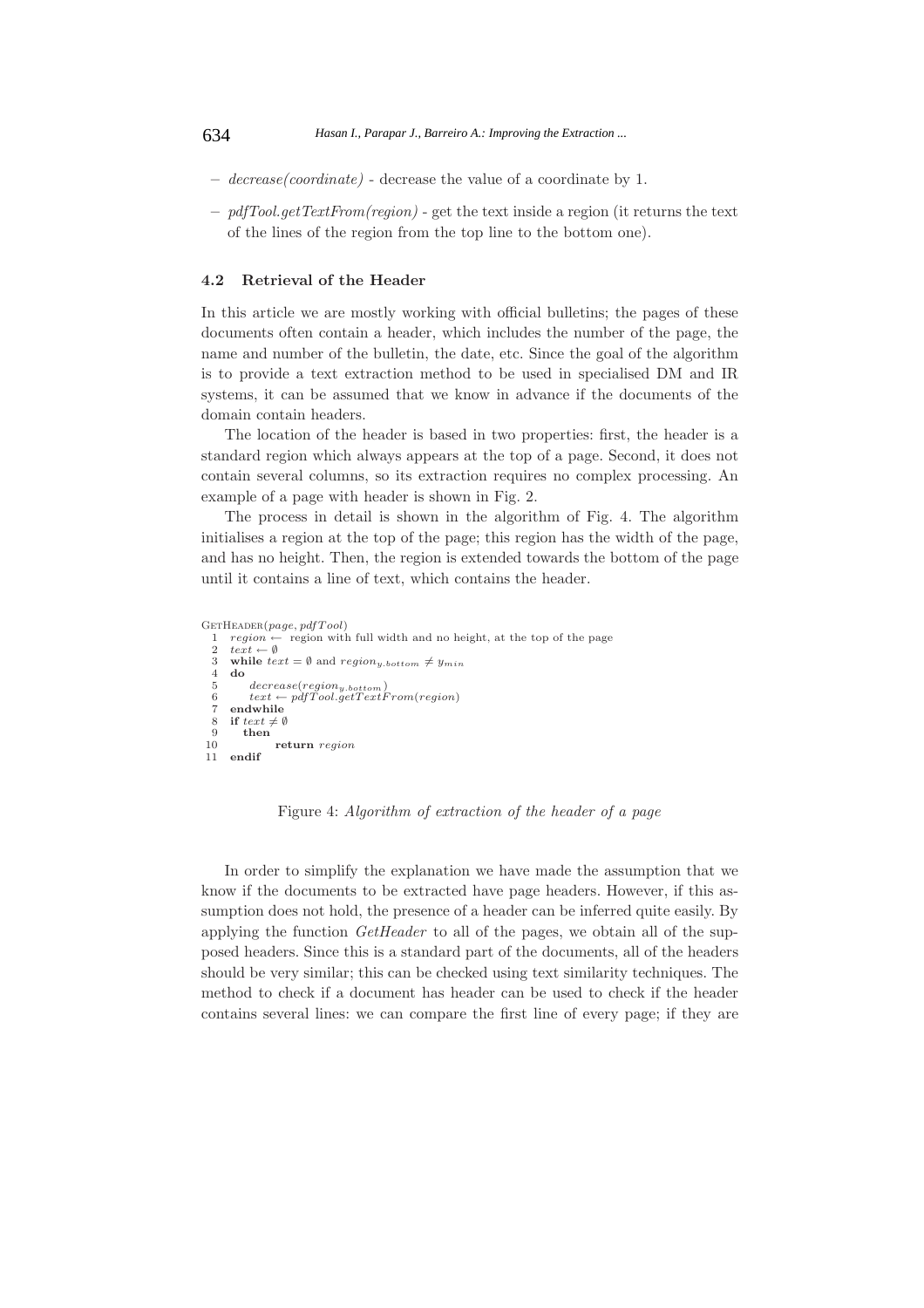similar enough to be the header, then we proceed to compare the second line of each page. The process is repeated until line  $n$ , which does not hold the similarity comparison: the header will consist of the first  $n-1$  lines of each page. A simple improvement of the method can be done by splitting this comparison in even and odd pages, and comparing them independently, as it is very usual that headers in even pages slightly differ from headers in odd pages.

### **4.3 Computation of the Separation between Columns**

LRE requires knowing the size of the separation between text columns in order to obtain the regions of each page. This size will be used to decide the horizontal extension of the regions, as it will be explained in section 4.4.

In order to get the column separation size the algorithm searches for blank regions, with a minimum width, along the x-axis. If the document does not have page headers the height of the blank regions will be the height of the page; otherwise, it will be the distance between the end of the header and the end of a page.

Once the blank regions are obtained, the width of the narrowest region is selected as the column separation size for the page.

The algorithm is shown in Fig. 5; in Fig. 6 the column separations are shown over an image. To keep a certain level of abstraction, the following issues were not considered in the pseudocode:

- **–** The left and right indentation of the page are not considered as separations between columns.
- **–** A default value is returned in the case we can not find any separation using this method. This value can be calculated in several ways; the mean of the separations of the other pages, a percentage of the width of the page, the separation of the previous or next page, etc.
- **–** In the pseudocode the regions are initialised to cover the height of the page. However, if the page has a header, the top of these regions should be the bottom of the header, and not the top of the page.

### **Threshold**

The only parameter of the algorithm is the threshold used to decide if a separation is wide enough to be considered as a candidate for the value of the separation between columns. This value is crucial: a high value for the threshold would imply that no separation between columns can be found, and the document would be under-segmented, and a low value for the threshold would imply that too much separations are found, and the document would be over-segmented. We used a fixed value in the complexity and efficiency tests, due to the limited variability of the domain this approximation shows good results. However, to apply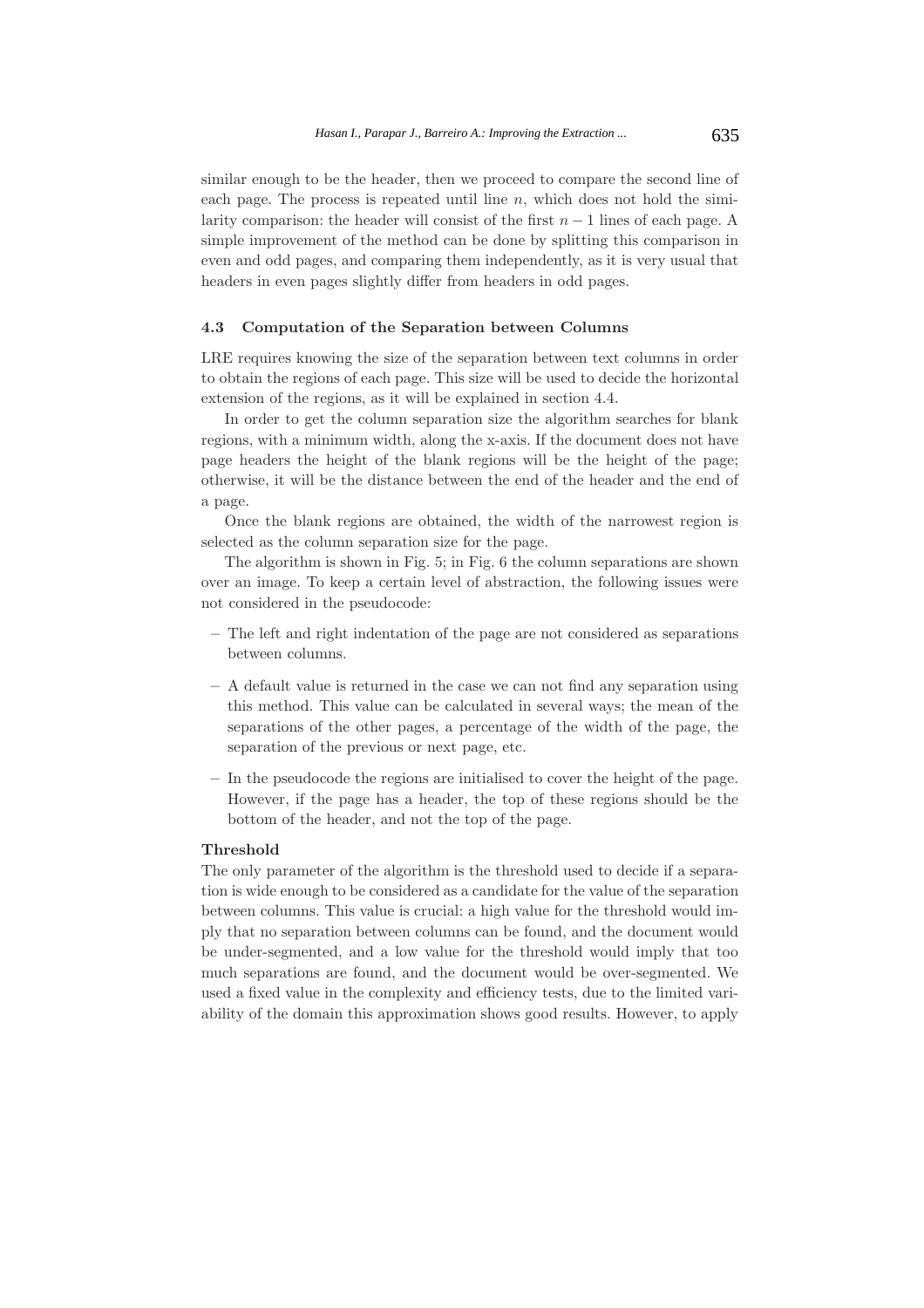```
GetColumnSeparation(pdfT ool, threshold)
   1 result ← default value<br>
2 region ← region with full height and no width, at the left of the page
  3 text \leftrightarrow \emptyset<br>4 separation
  4 separations ← empty list of separation widths<br>5 while region<sub>g</sub> right \neq Tragg
  5 while region_{x.right} \neq x_{max}<br>6 do
       6 do
  \frac{7}{7} increase(region<sub>x.right)</sub><br>8 text \leftarrow ndfTool.getText
   8 text ← pdfTool.getTextFrom(region)<br>9 if text \# \emptyset10 then
11 decrease(region_{x, right})<br>
12 dencease(region_{x, right})12 separation ← regionx.right − regionx.left
13 if separation ≥ threshold
14 then
15 add separation to separations
                        endif
 17 beginPosition ← \text{region}_{x.\text{right}} + 1<br>18 region ← region with full height and no width, at beginPosition
\begin{array}{r} 18 \\ 19 \\ 20 \\ \end{array} endif
20 endwhile
21 if separations \neq \emptyset<br>22 then
22 then
23 result \leftarrow min(separations)<br>24 endif
\frac{24}{25} endif
       25 return result
```
Figure 5: *Algorithm to obtain the width of the separation between columns*



Figure 6: *Columns separations. Taken from the Federal Register; February, 12th 2009; page 7110.*

the algorithm to domains with more variability the next approaches can be taken:

#### *Calculate the threshold according to the width of the pages*

A rule of thumb is that the separation should be at least a 5% of the page width: the width of a simple character of the content (not a character of a title) rarely exceeds a 1% of the page width, so with this setting we are assuming that a separation between columns should be larger than at least five times the width of a character. The advantage of this method is that it is very easily computed,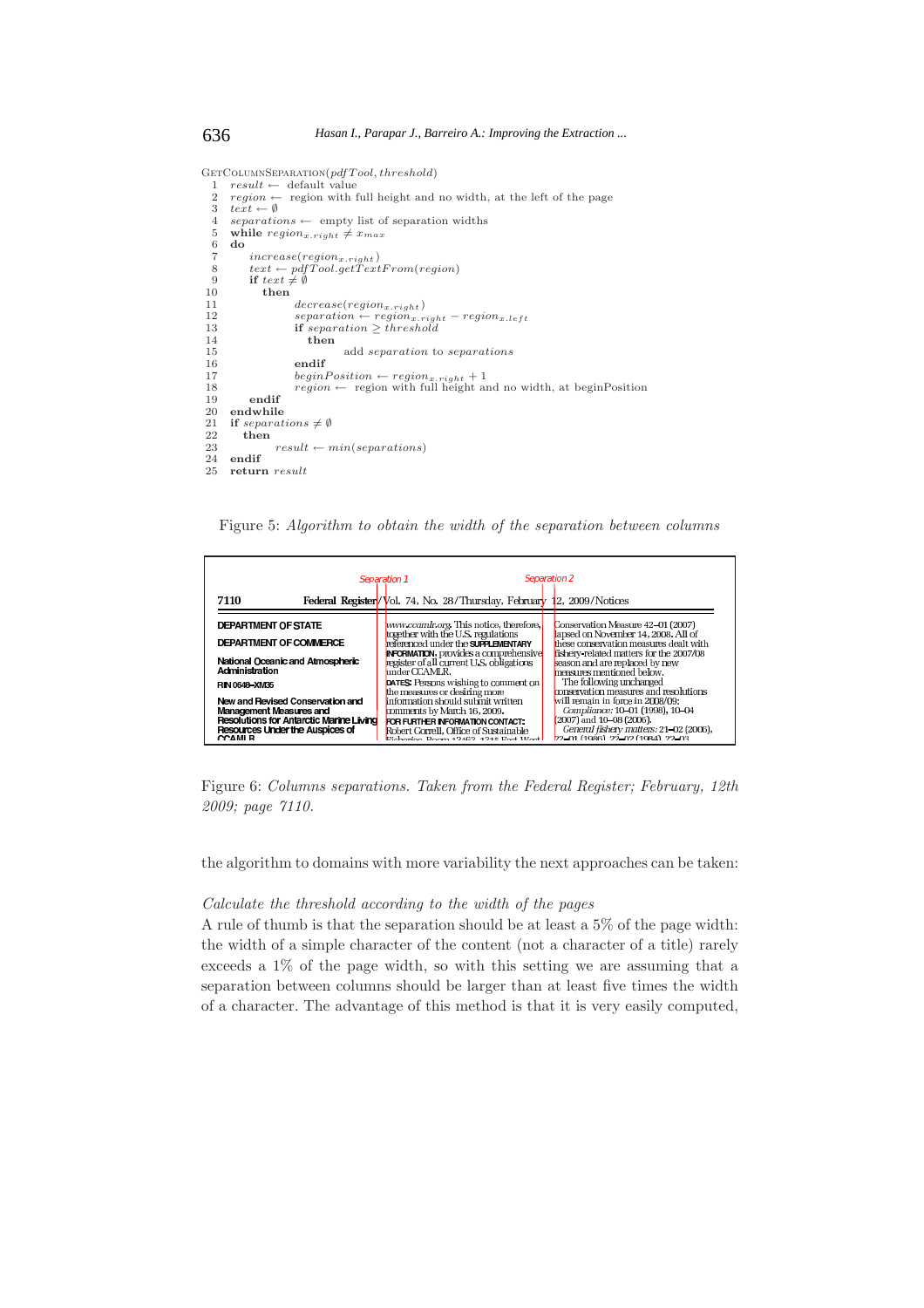and it is valid for most of the documents of the domain. The main disadvantage is that it would fail when a page is an outlier: for instance, the modal font size of a page may be very small, and so would be the separations between columns.

#### *Calculate the threshold according to the font size of the page*

Another rule of thumb is to compute the threshold considering the modal font size of the characters in the page. Firstly, the bounding boxes for the characters whose font size is equals to the mode are retrieved. Next the mean width of those bounding boxes is computed, let us name this mean as  $\delta$ . Once this  $\delta$  is obtained we can set the value of the threshold to five times  $\delta$ , loosely speaking, this means that column separation should be at least five times larger than the average width of a character. The main advantage of this approximation is that the obtained threshold value is very accurate; the main disadvantage is that it adds some computational load to the algorithm.

### **4.4 Retrieval of the Regions Located on the Left of the Page**

This step of the algorithm uses the results from the previous steps (header and width of column separation) to obtain the regions on the left of a page, which will be used in section 4.5 to obtain the remaining regions of a page. There are two main steps to obtain each left region:

- **–** Locating the region*y.top*, and initialising the region (algorithm in Fig. 7).
- **–** Extending the region until the end of a page is reached, or a different region begins (algorithm in Fig. 8).

```
GetInitialRegion(upperlimit, pdfT ool)
   1 region ← region with full width and no height, at the top of the page 2 \text{ text} \leftarrow \emptyset2 text \leftrightarrow \emptyset<br>3 while tex
   3 while \text{text } text = \emptyset and \text{region}_{y \text{.} bottom} \neq y_{min}<br>4 do
   4 do
   \begin{array}{ll} 5 \hspace{3.5cm} decrease (region_{y.bottom}) \ 6 \hspace{3.7cm} text \leftarrow pdf Tool.getTextl \end{array}6 text \leftarrow pdfTool.getTextFrom(region)<br>
7 endwhile
   7 endwhile<br>8 if text{text} \neq \emptyset8 if text{ } text \neq \emptyset<br>9 then
 9 then
 10 region_{x.left} \leftarrow x_{min}<br>11 region \leftarrow \text{sta}r_{region}r_{right} \leftarrow start of the first column separation inside the region
 \begin{array}{c} 12 \\ 13 \end{array}13 endif
 14 return region
```
Figure 7: *Algorithm for regions' initialisation*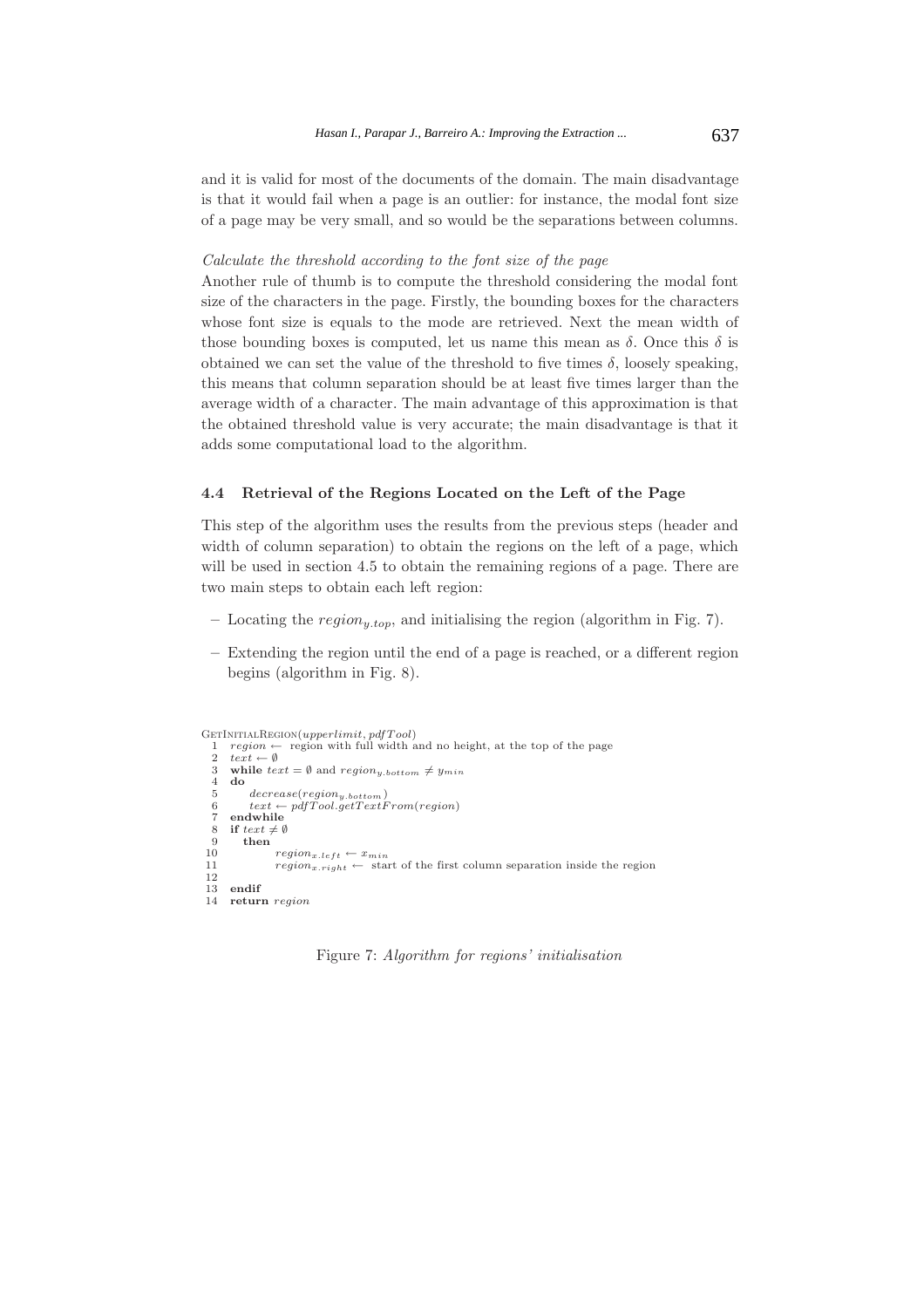ExtendRegion(*region, pdfT ool, columnSeparation*) 1 *newRegion* ← region with the x-axes of *region* and as y-axes *region*<sub>y</sub>.bottom<br>2 *text* ←  $\emptyset$ 2  $text \leftrightarrow \emptyset$ <br>3 while text 3 while  $text = \emptyset$  and  $newRegion_{y.bottom} \neq y_{min}$ <br>4 do 4 **do**  $rac{4}{5}$   $decrease(newRegion_{y.bottom})$ <br>  $6$   $text \leftarrow pdfTool.getTextFrom$ 6 *text* ← *pdfT ool.getT extF rom*(*newRegion*) 7 **endwhile**<br>8 **if**  $text = 0$ 8 **if**  $text{ } t = \emptyset$ <br>9 **then** 9 **then** <sup>10</sup> *regiony.bottom* <sup>←</sup> *<sup>y</sup>min* 11 **return** *region* 12 **endif** 13 **while** no *CS* found on the right of *newRegion* and  $newRegion_{x, right} \neq x_{max}$ <br>14 **do** 14 **do** <sup>15</sup> *increase*(*newRegionx.right* ) endwhile 17 **if** *newRegion* contains a *CS* 18 **then** 19 **return** *region*  $\begin{bmatrix} 20 \\ 21 \end{bmatrix}$  **endif**<br>21 **if** *neu* 21 **if**  $newRegion_{x, right} \leq region_x.right$ <br>22 **then** 22 **then**  $23$   $region_{y.bottom} \leftarrow newRegion_{y.bottom}$ <br>  $24$  **return**  $extendRegion(region, pdf Tool, columnSeparation)$ 25 **endif** 26  $compareRegion \leftarrow region$ <br>27  $compare Region \leftarrow \leftarrow \leftarrow$  $27 \quad compareRegion_{x.right} \leftarrow newRegion_{x.right} \ (28 \quad text \leftarrow pdf Tool.getTextFrom (region))$ 29  $compactText \leftarrow pdf Tool.getTextFrom(compareRegion)$ <br>30 **if**  $text = compareText$  and 30 **if** *text* = *compareT ext* and 31 *compareRegion* has a *CS* on his right 32 **then** 33  $\begin{array}{r} \nregion_{y.bottom} \leftarrow newRegion_{y.bottom} \\ \n34 \qquad \qquad \text{region}_{x.right} \leftarrow newRegion_{x.right} \n\end{array}$ <sup>34</sup> *regionx.right* <sup>←</sup> *newRegionx.right* 35 **return** *extendRegion*(*region, pdfT ool, columnSeparation*) 36 **else** 37 **return** *region* 38 **endif**

Figure 8: *Algorithm of extension of a region. The abbreviation CS specifies a blank space with a width equal or greater than the column separation*

First, the top of the upper left region is located. Afterwards, the region is extended by decreasing region*y.bottom* in order to obtain the initial region. When it can not be further extended, the steps are repeatedly applied to compute the region on the left below the previously found one: the top of the region is located, the region is extended and another left region below the last one is searched for.

The algorithm in Fig. 7 computes the top of a region. It is computed by initialising a blank region, without height and with the width of the page. The values of region*y.top* and region*y.bottom* are initialised to the bottom of the last found region (it may be the header). If there is not any previous found region, the values are set to <sup>y</sup>*max*. Then, the region is extended towards the bottom of the page until it contains some text; region*y.bottom* is set to the value of the y-coordinate in which the text was found,  $region_{x.left}$  is set to the value of  $x_{min}$ . Also, it is computed the x-coordinate in which the found text contains the first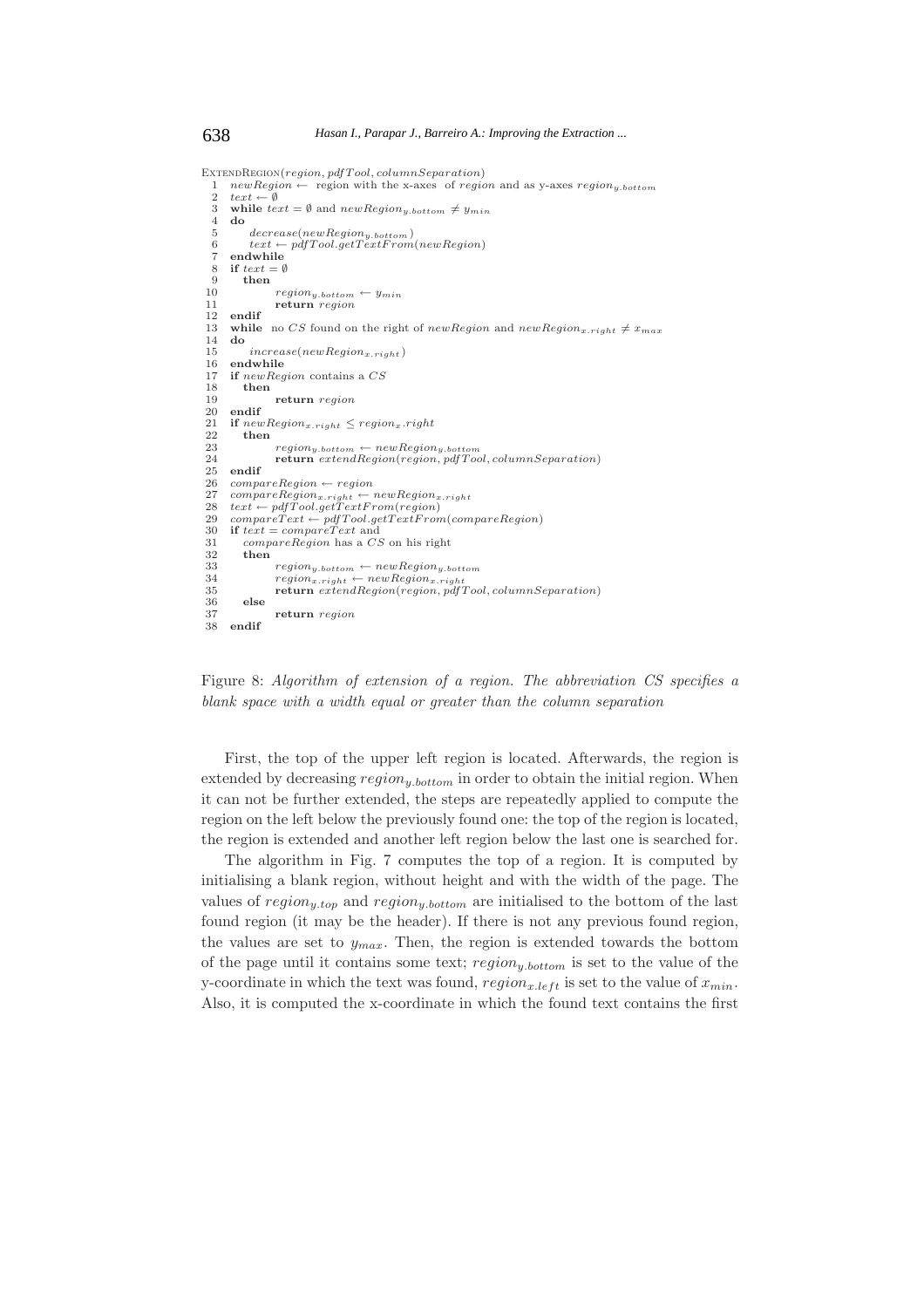blank space wider than the size of the column separation:  $region_{x,riaht}$  is set to the value of the start of that blank space.

The algorithm in Fig. 8 computes the extension of the region. Along this process,  $region_{x.left}$  and  $region_{y-top}$  will remain unchanged. The algorithm tries to find a text line below the current limit of the region. If there is no such line the end of the region is reached (the region is stored); otherwise, the region is extended to include the line (region*x.right* may be increased, and region*y.bottom* is decreased). An exception to this extension occurs when the line below the region has a different column structure than the region itself: in this case the region is stored, and a new region begins with the new line. The conditions to determine that the column structure is different are:

(a) The line immediately below the region contains a blank space wider than the size of the column separation for the page, and all of the width of this space is entirely below the region. Fig. 9 shows an example: the line following the region contains a blank space (filled with gray) below the region (the checking of this condition is done in lines 17 to 20 of the algorithm in Fig. 8). An example in which this conditions do not hold is shown in Fig. 10: the  $region_{x.right}$  is extended towards the  $x_{\text{right}}$  of the line, and the region*y.bottom* is extended towards the y.*bottom* of the line.



Figure 9: *Condition (a) to end a region. Taken from the European Bulletin; October, 2008; page 8.*

(b) The line following the region is wider than the region (according to x-axis). In this case, if there is more text above that line than the text contained in the region (as shown in Fig. 11.1), or if the region would not fulfil the minimum separation between columns in the case that its  $x_{right}$  is set to the end of the next line (as shown in Fig. 11.2), the region ends (the checking of these conditions is done in lines 26 to 38 of the algorithm in Fig. 8).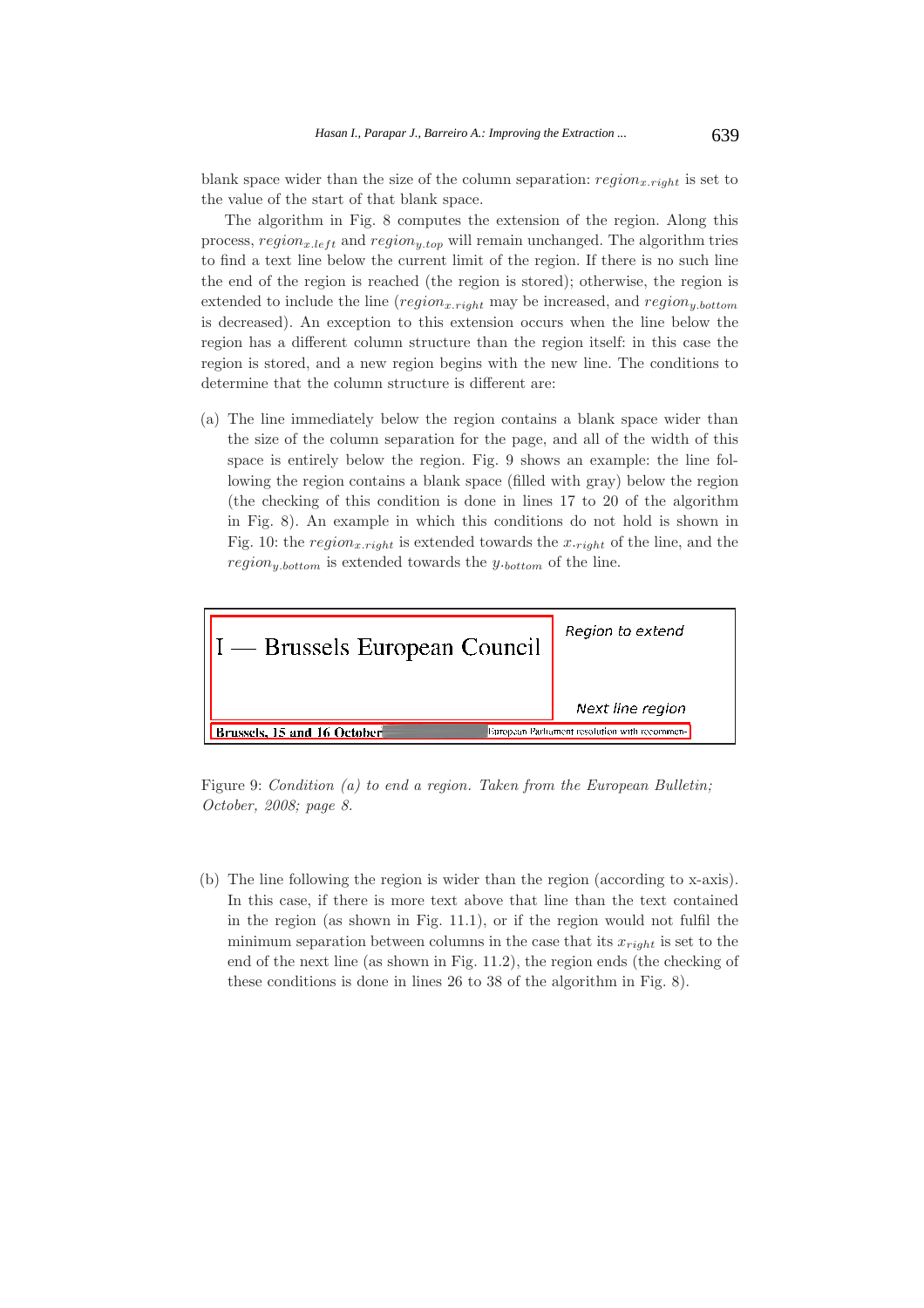

Figure 10: *(a) Region before being extended, and next line. (b) Region after being extended with the next line. Taken from the European Bulletin; April, 2008; page 2.*

# **4.5 Retrieval of the Remaining Regions**

At this point of the algorithm, we have retrieved the header and the regions on the left of a page. With these left regions, the remaining regions of the page can be obtained searching for regions parallel to them (with similar y-coordinates). Also, there can be several regions parallel to a left one: they will be separated by blank spaces wider than a threshold. The algorithm is shown in Fig. 12.

# **4.6 Retrieval of the Images, and Modification of the Obtained Text Regions**

As previously stated, the images could modify the regions previously obtained. This is easily explained using Fig. 2: if the images were not considered, regions 1 and 4 would be extracted as one region, as would be regions 2 and 5, and 3 and 6. But, using the coordinates of the image, the algorithm identifies that the image crosses the regions, meaning a horizontal cut in the layout.

When an image modifies the layout of one region, all of the regions with the same y-coordinates are affected in the same way if they are also crossed by that image. The modification consists in the split of the region into two regions, the portion above the image and the portion below it. An image will modify the regions previously found if:

**–** Overlaps at least two text regions.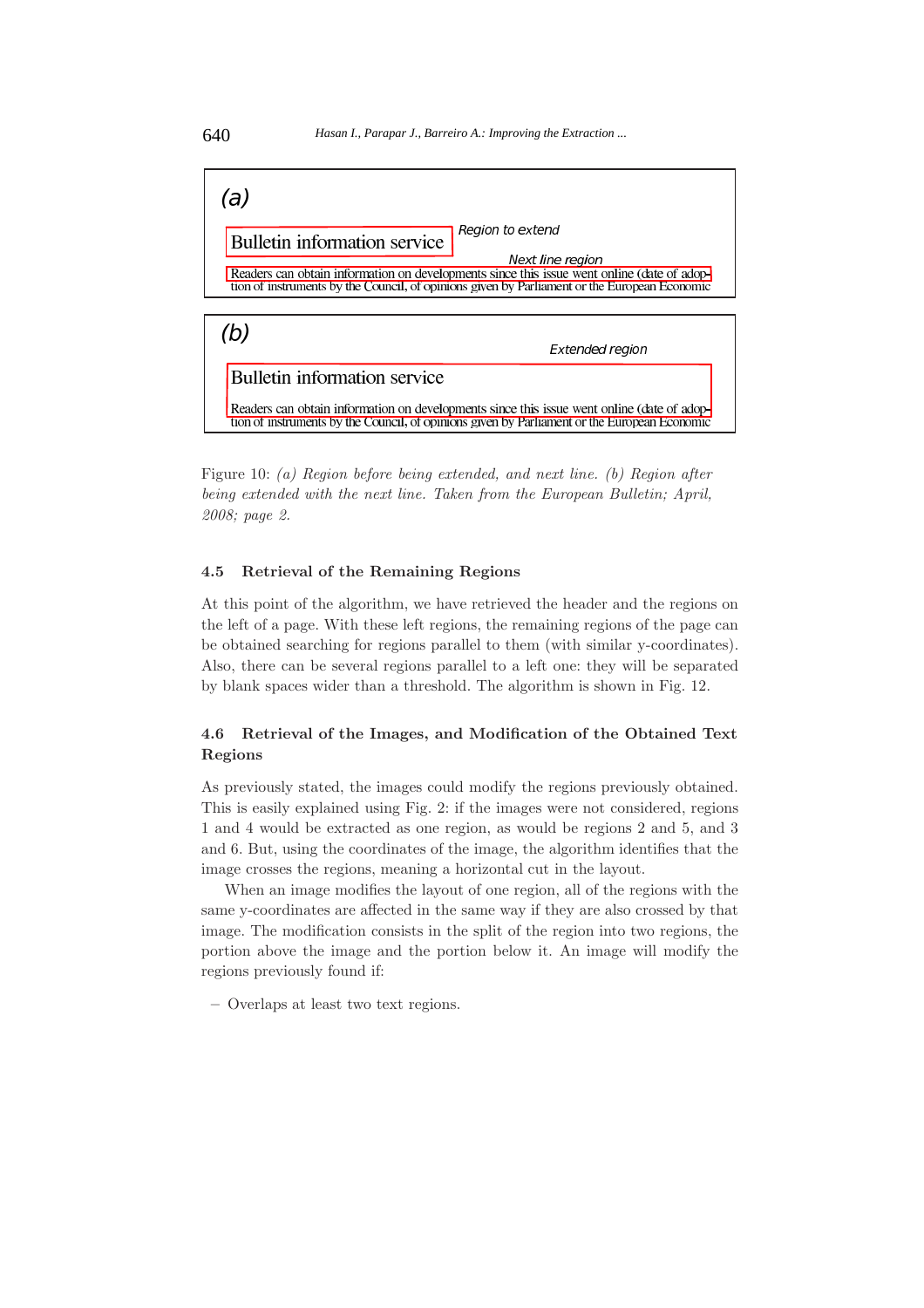



Figure 11: *Condition (b) to end a region. (1) Taken from the Federal Register; April, 21th 2009; page 18240. (2) Taken from the Diario Oficial de Galicia; December, 9th 2008; page 21880.*

**–** Overlaps one region, and extending the region to contain the image would not fulfil any of the properties given about the regions in section 3.

This operation could be introduced in the *ExtendRegion* algorithm, in 4.4. But, by keeping it in a separate function, it will be easier to treat the particular cases we could find. Also, despite the fact that image regions and text regions are used in the same way, the implementation of getting the images and getting the text regions is quite different.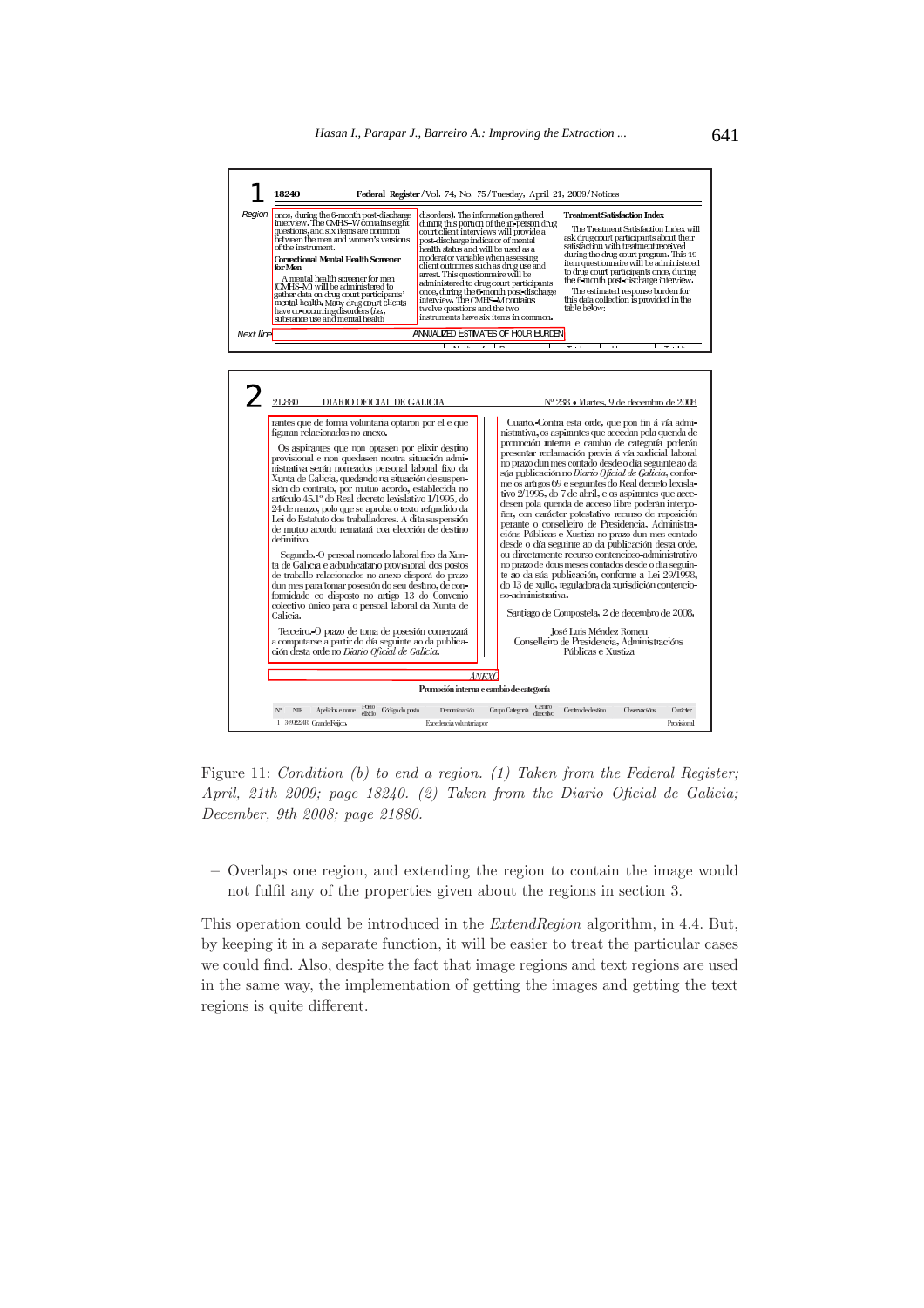$\verb|GETRIGHTREGIONS| (leftRegion, columnSeparation)$ 1 *blankRegion* ← region with the y-coordinates of *leftRegion*<br>2 *blankRegion<sub>a</sub>.left* ← *leftRegion<sub>a</sub>.right* + 1 column Separati

```
3 blankRegion<sub>x.right</sub> ← blankRegion<sub>x.left</sub> + columnSeparation<br>4 separations ← empty list of blank regions
 5 result \leftarrow \text{empty list of regions}<br>6 while blankRegion_{x, right} \leq x_i6 while blankRegion_{x, right} \leq x_{max}<br>
7 do
       7 do
 8 text \leftrightarrow getTextFrom(blankRegion)<br>9 if text \neq \emptyset9 if text{ } t \neq \emptyset<br>10 then
10 then
11 increase(blankRegion<sub>x.left</sub>)<br>
12 increase(blankRegion<sub>n with</sub>
12 increase(blankRegionx.right )
13 else
14 increase(blankRegionx.right )
15 text ← getT extF rom(blankRegion)
16 while \ddot{b}lankRegion<sub>x.right</sub> \leq x_{max} and text = \emptyset<br>17
17 do
18 increase(blankRegion<sub>x.right)<br>
19 text = aetTextErom(blankRegion)</sub>
19 text \leftarrow getTextFrom(blankRegion)<br>20 endwhile
20 endwhile
21 decrease (blank Region_{x, right})<br>
22 add copyofblankRegion to separations<br>
23 blankRegion<sub>x.left</sub> ← blankRegion<sub>x.right</sub> + 1<br>
24 blankRegion<sub>x.right</sub> ← blankRegion<sub>x.left</sub> + columnSeparation<br>
25 andif
25 endif
       endwhile
27 result \leftarrow list of regions delimited by separations<br>28 return result28 return result
```
Figure 12: *Algorithm to get the regions on the right of a page*

### **4.7 Retrieval of the Text of each Page Using the Regions**

In the last step, the text of the regions is extracted in the order stated in 4.1. At this point, it could be interesting to return the original structure of the page, instead of the plain text, by returning the regions. Moreover, by returning the text regions along with the image regions, the original content of a document could be reconstructed to offer it to an user in a similar way in which it was originally published.

### **5 Evaluation**

The algorithm was evaluated in two ways:

- **–** Effectiveness: correction of the extraction process, i.e., the ratio of pages correctly extracted. We implemented the algorithm using Java and we compared the results of our method with *PDFBox* and XY-cuts. We also tested *Multivalent*, but the results are not reported because they were exactly the same as with the *PDFBox* tool.
- **–** Computing complexity: the asymptotic analysis of the pseudocode shows that the algorithm is linear over the number of pages. We also ran analysis experiments to check the complexity.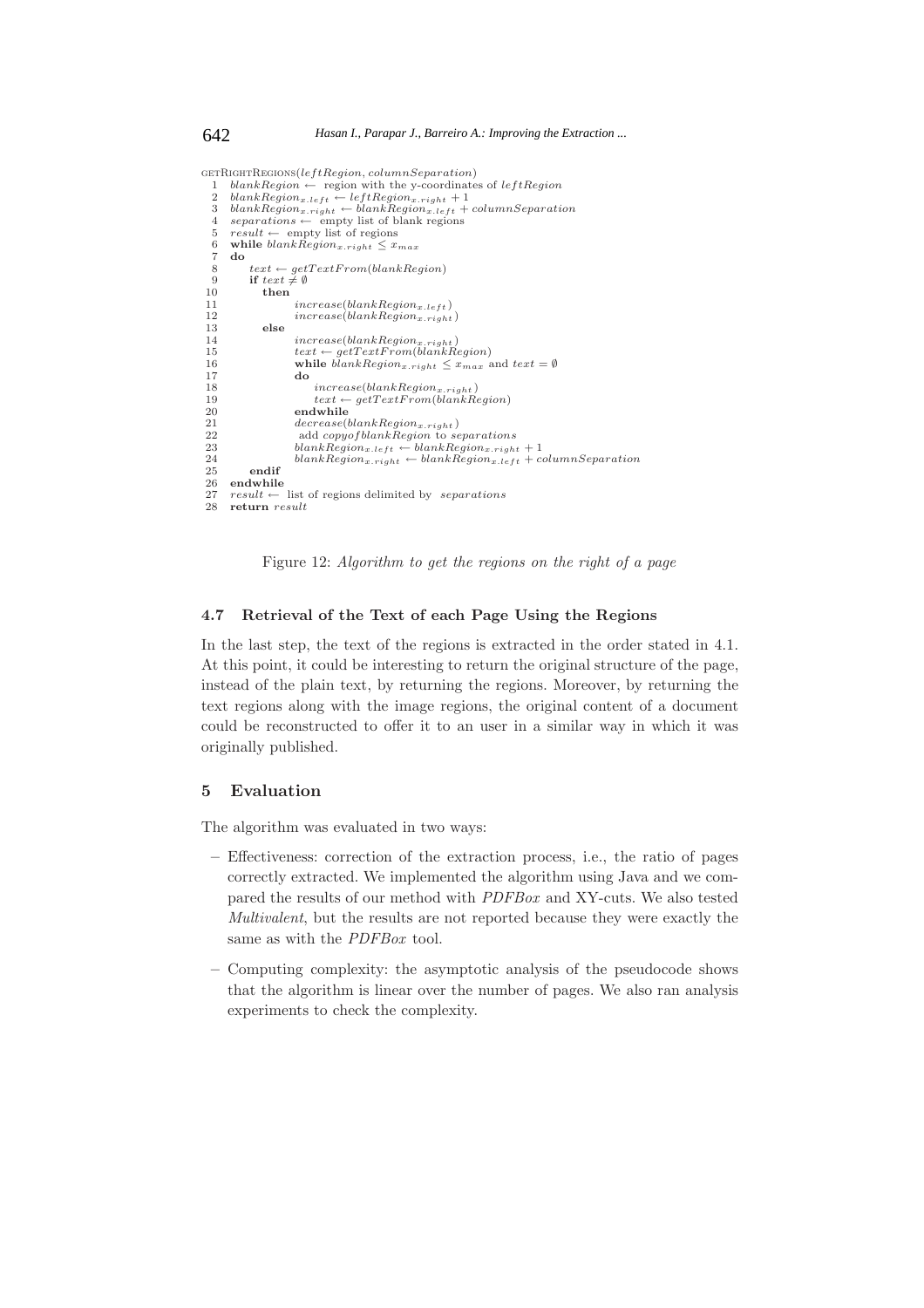### **5.1 Dataset**

### **5.1.1 Dataset for the effectiveness study**

This collection was built from eight sources  $\frac{1}{1}$ : official publications from the European Union, the United States of America, England, France and Spain. From each source, two bulletins were selected, providing a total of 1024 pages for the evaluation. This is an heterogeneous selection according to the number of pages per document; some sources contain hundreds of pages per document, and some sources tens of pages. However, the target of this dataset is to provide a complete representation of each source, thus entire bulletins were used: it may happen that the first section of a bulletin uses a particular structure (twocolumn, for instance), and some other section a different structure (three-column, for instance).

It must be noted that some of the documents contain empty pages; these pages were excluded from the effectiveness evaluation (they have no text to be extracted). The information about the total number of non-empty pages from each source follows:

- **–** The Bulletin of the European Union (BEU): 300 pages, [http://europa.eu/bulletin/en/welcome.htm].
- **–** Official Journal of the European Union (OJEU): 30 pages, [http://eur-lex.europa.eu/].
- **–** Federal Register (FR): 89 pages, [http://www.gpoaccess.gov/fr/].
- **–** Command Papers and House of Commons Papers (UK): 62 pages, [http://www.official-documents.gov.uk/].
- **–** Journal Officiel (JO): 56 pages, [http://www.journal-officiel.gouv.fr/].
- **–** Bolet´ın Oficial del Estado (BOE): 63 pages, [http://www.boe.es/].
- **–** Diario Oficial de Galicia (DOG): 128 pages, [http://www.xunta.es/diario-oficial].
- **–** Bolet´ın Oficial de Castilla y Le´on (BOCYL): 296 pages, [http://bocyl.jcyl.es/bocyl/].

#### **5.1.2 Dataset for the complexity study**

The second dataset was built to check the complexity of the algorithm. A single PDF file was built by merging all of the European Bulletin publications between January 2007 and June 2009. This file provided 3949 pages to run the tests.

<sup>&</sup>lt;sup>1</sup> The evaluation dataset is published in http://www.irlab.org/files/lre\_dataset. zip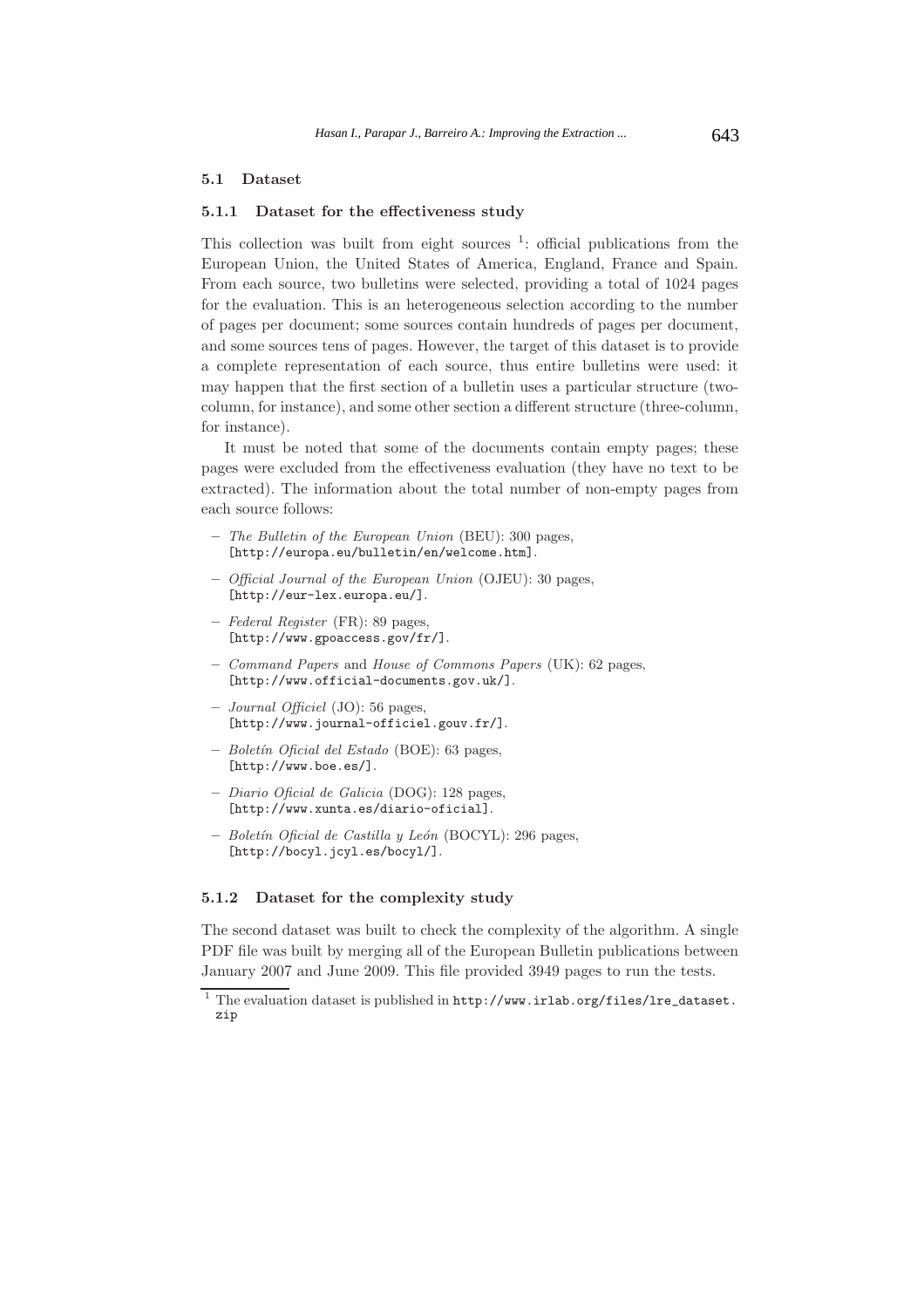# **5.2 Methodology**

### **5.2.1 Methodology for the effectiveness study**

The evaluation metric to compare the result of our algorithm with the result from PDFBox was the ratio of the pages correctly extracted. We consider that the text of a page is correctly extracted when all of the text is retrieved, and in the right order. We manually inspected the results for the aforementioned collection.

To conduct the experiment, the *PDFBox* text extraction method, a XY-cuts implementation and our implemented method were applied to the pages of the bulletins presented in 5.1, in order to obtain the text. The outputs were manually checked to get data about the number of pages correctly extracted. PDFBox does not need parameters to extract the text; neither does LRE, a priori. But it may happen that the algorithm cannot infer the separation between columns for a document, and must use a default value. This value was not tunned for every source: the same value was used for every document.

It should be said that sometimes *PDFBox* repeatedly made the same extraction error. For instance, with the *UK* bulletins the header is always extracted at the end of a page. In the evaluation, these occurrences were not considered as wrong extracted pages. The reason is that they would systematically penalise the extraction with the *PDFBox* tool.

Also, we implemented the XY-cuts algorithm by adapting the pseudocode from [Mao and Kanungo 2001] to compare the detection of the layout offered by that method. Unfortunately, this technique is not stable on the input parameters [Meunier 2005]: the documents from different sources of legal information have different interlinear and intercolumn spaces, so the parameters tunned for a source of documents produce under-segmentation with some sources (ignoring vertical and horizontal separations), and over-segmentation with other sources (separating words inside the same line, lines inside the same paragraph, etc). This explains the poor behaviour of XY-cuts in several bulletins.

Finally, as previously stated, we must mention that the extraction of tables is beyond the scope of the present work, and it was not considered in the evaluation.

# **5.2.2 Methodology for the complexity study**

The complexity of our algorithm was theoretically computed by executing an asymptotic analysis. Also, the complexity was empirically computed: the algorithm was run several times to extract the text from  $10 * 2^x$  pages, being [0, 9] the range of  $x$ ; the computing time of each run was stored and the complexity was obtained by applying convergence analysis techniques to the obtained data.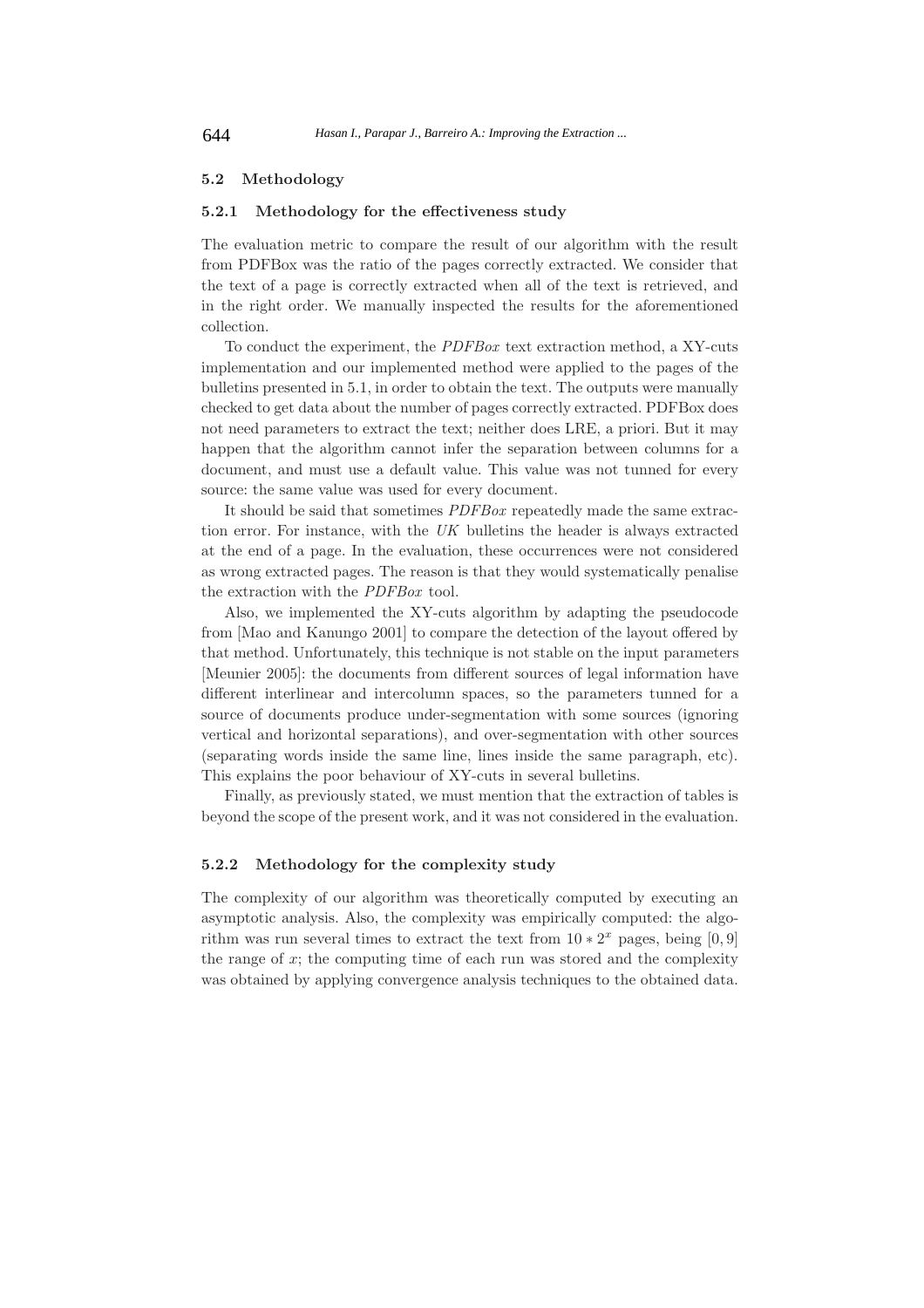### **5.3 Results**

#### **5.3.1 Effectiveness results**

The results are shown in Table 1. The table shows the sources, the number of pages from each source, and the ratio of the pages correctly extracted by the XY-cuts algorithm, *PDFBox* and LRE, our algorithm. As explained earlier, the XY-cuts algorithm does not perform well, so it will not be commented again. It can be observed that the results of PDFBox are quiet acceptable, with a total ratio of 87% of the pages correctly extracted. However, our algorithm improves these results. For all of the sources, our algorithm's result stands over 90%, and *PDFBox* results can lower to 57%. Moreover, it must be noted that in the evaluation the errors produced by *PDFBox* in a systematic way, along an entire document, were ignored. The improvement is maintained over every kind of bulletin.

| Overall      | 1024 | 0.44 | 0.87 <sup>†</sup>             | $0.96 +\star$ |
|--------------|------|------|-------------------------------|---------------|
| <b>BOCYL</b> | 296  | 0.83 | 0.91                          | 0.98          |
| <b>DOG</b>   | 128  | 0.19 | 0.77                          | 0.91          |
| <b>BOE</b>   | 63   | 0.78 | 1.00                          | 1.00          |
| JO.          | 56   | 0.77 | 0.80                          | 1.00          |
| UK           | 62   | 0.08 | 0.92                          | 0.98          |
| FR.          | 89   | 0.08 | 0.57                          | 0.92          |
| OJEU         | 30   | 0.33 | 0.87                          | 0.97          |
| <b>BEU</b>   | 300  | 0.23 | 0.95                          | 0.96          |
|              |      |      | BULLETIN PAGES XY-CUTS PDFBOX | LRE           |

Table 1: *Ratio of pages correctly extracted from each source, using a XY-cuts implementation, PDFBox and our method. Statistical significance differences of the mean over the XY-cuts algorithm are daggered, and over the PDFBox API* are starred, both according with the Wilcoxon test,  $(p < 0.05)$ .

#### **5.3.2 Complexity results**

Although the efficiency was not the objective of this paper, we have to remark that, as expected, our algorithm is slower than the standard PDFBox API, but its complexity still is  $O(n)$ , being n the number of pages. The linearity of the algorithm on the number of pages can be examined by reviewing the process of extraction of text from a document. For each page, it repeats a constant number of steps: detection of the header, detection of the column separation,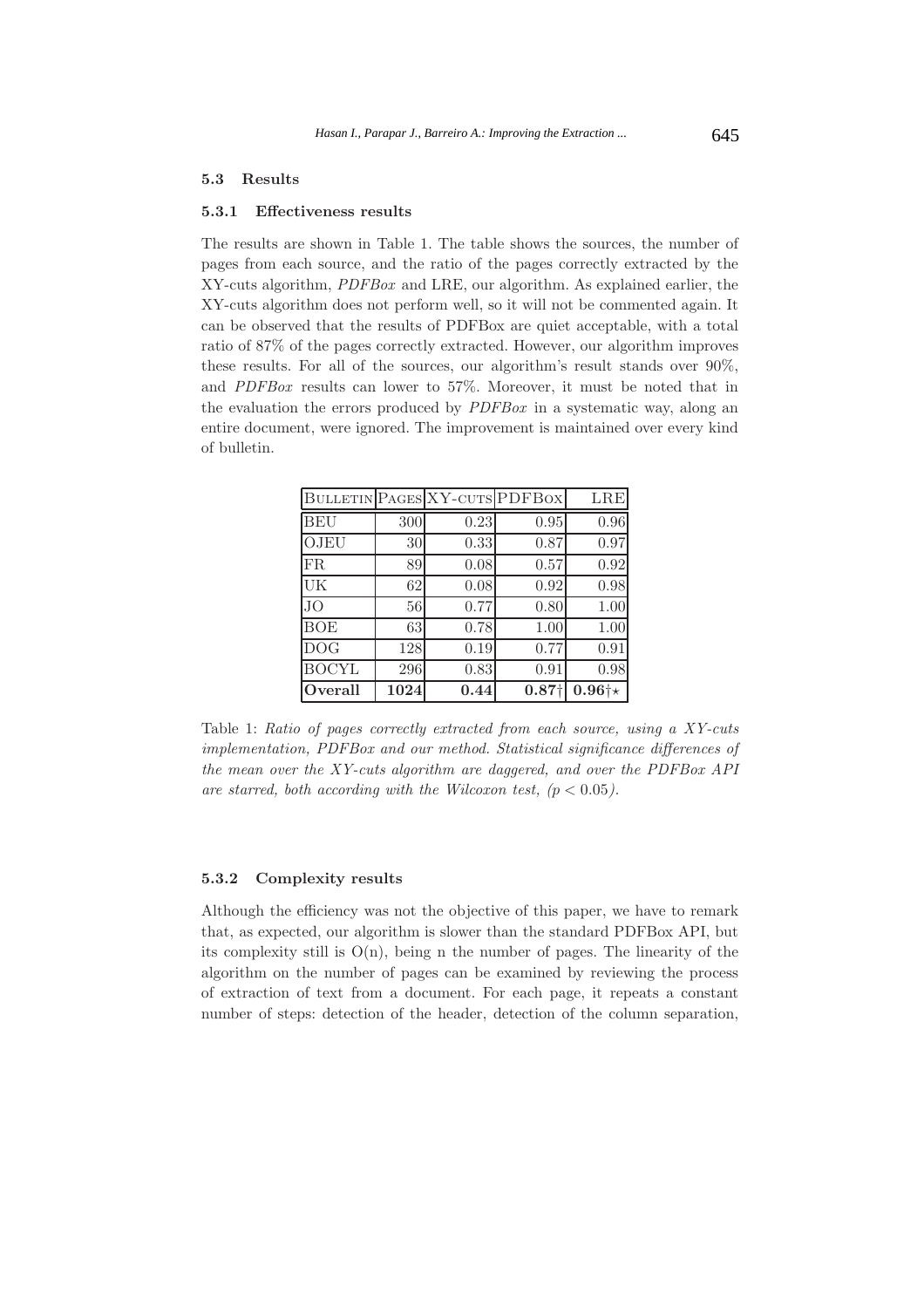detection of the left regions, detection of the remaining regions, detection of the images and extraction of text. These steps are executed at the level of a page, so the algorithm is linear on the number of pages. The linear complexity of the algorithm was also empirically confirmed, through an analysis of convergence. It also can be argued that the algorithm is dependent on the number of lines per page, the number of columns or even the size in pixels due to the fact that the algorithm is based on pixel steps. Despite this argumentation, we can assume maximum values for these variables, so they do not add complexity to the algorithm: to the best of our knowledge, there are not legal documents with more than 150 lines per page, neither with more than 5 columns per page nor with more than 2000 pixels per page height or per page width. Moreover this point has been thoroughly confirmed with a convergence analysis over the number of total processed lines. The results of that analysis are that the time complexity is also linear over the number of lines.

The execution time results are shown in Table 2; the collection is the one exposed in section 5.1.1, with the difference that the empty pages were included in the execution time comparison because, despite the fact they are empty, they are processed by both *PDFBox* and LRE, and so they increase the execution time. As stated before, PDFBox is faster than LRE, being capable of processing a page in 107 ms (LRE needs  $1\,347\,\mathrm{ms}$ )<sup>2</sup>. However, our algorithm can process more than 2 600 pages per hour, and still seems suitable to be used in a system which is daily updated.

|              | <b>BULLETIN</b> |              | <b>PDFBox</b>  |           | LRE                   |  |
|--------------|-----------------|--------------|----------------|-----------|-----------------------|--|
| <b>NAME</b>  | PAGES           |              | TOTAL PER PAGE |           | <b>TOTAL PER PAGE</b> |  |
| <b>BEU</b>   | 300             | 20 928       | 69.76          | 196 295   | 654.32                |  |
| OJEU         | 30              | 1 854        | 61.8           | 37 599    | 1 253.3               |  |
| FR.          | 89              | 14 667       | 164.8          | 156 329   | 1 756.51              |  |
| UK           | 66              | 3 3 3 8      | 50.58          | 66 508    | 1 007.7               |  |
| <b>JO</b>    | 56              | 3 7 7 4      | 67.39          | 89 226    | 1 593.32              |  |
| <b>BOE</b>   | 63              | 5 9 5 8      | 94.57          | 90 317    | 1 433.6               |  |
| <b>DOG</b>   | 128             | 28 041       | 219.07         | 208 185   | 1 626.45              |  |
| <b>BOCYL</b> | 400             | 42 689       | 106.72         | 680 287   | 1 700.72              |  |
| Overall      |                 | 1132 121 249 | 107.11         | 1 524 746 | 1 346.95              |  |

Table 2: *Execution time of PDFBox and LRE (ms)*

<sup>2</sup> Tests are run in a Quad CPU at 2.40GHz with 4 GB of RAM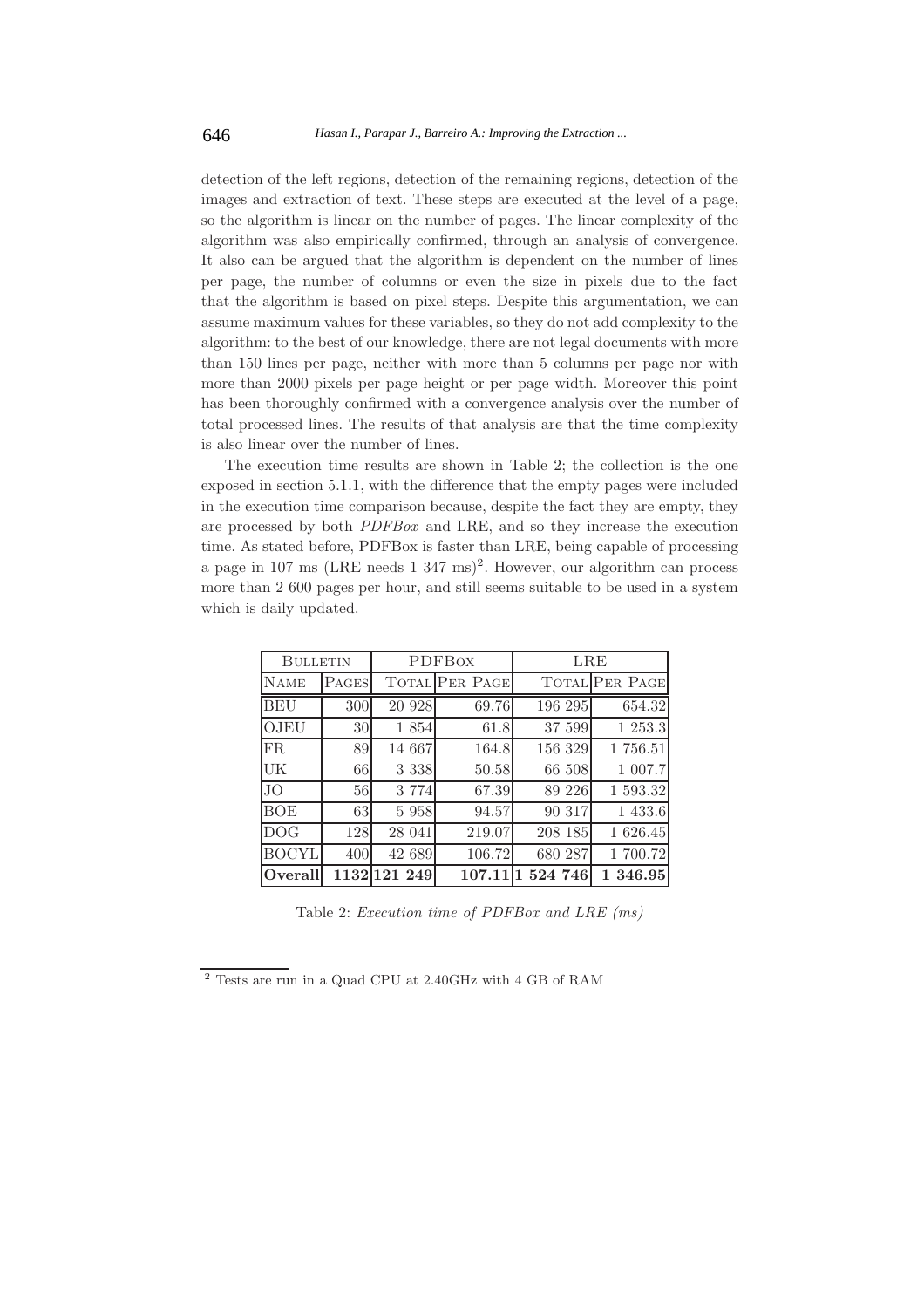# **6 Conclusions and Future Work**

In this work we developed an algorithm to extract the text from PDF documents with a *Manhattan layout* which preserves the original column-format structure.

The results are better than the ones obtained with XY-cuts and *PDFBox*, an extended PDF text extraction solution; moreover, the algorithm can offer more information than this tool (the column structure of the document).

An implementation of the algorithm is currently being used in a legislative information retrieval system, where it offers good results; also, it can be used in different domains: scientific papers, papers in magazines, textbooks and handbooks.

There are several interesting issues in which we will continue with this work. Some of them are the following:

- **–** The page headers usually can be represented with a regular expression. If the expression is known, it becomes very easy to extract the header. Also, the metainformation of the header can be obtained for further processing.
- **–** At this moment, the algorithm does not care about the tables. However, they mean a noise factor which could affect to the correct working of the algorithm. It would be great to add some step in the algorithm so it can detect tables and extract them in a "right way". The works of Liu et al. [Liu et al. 2009, Liu et al. 2008a, Liu et al. 2008b] in the field of table boundaries detection are very interesting, and they can be combined with our approach so the tables inside the text are identified. Also, the XY-cuts algorithm seems to be very suitable to the task of segmenting the contents of a table according to the experiments we observed.
- **–** The images of a document can contain textual information such as scanned texts, for instance. It would be interesting the use OCR techniques to analyse these images, and to integrate their content with the rest of the extracted text.
- **–** The algorithm does not use the information about font types, colours, sizes, etc. These information could be used to improve the effectiveness of the method.
- **–** It can be interesting to allow region nesting and to develop a reliable method to obtain them, therefore the result would contain a hierarchy of regions.

## **References**

[Baird et al. 1990] Baird, H., Jones, S., and Fortune, S. (1990). "Image segmentation by shape-directed covers". In ICPR '99: Proceedings of the International Conference on Pattern Recognition, pages 1:820–825.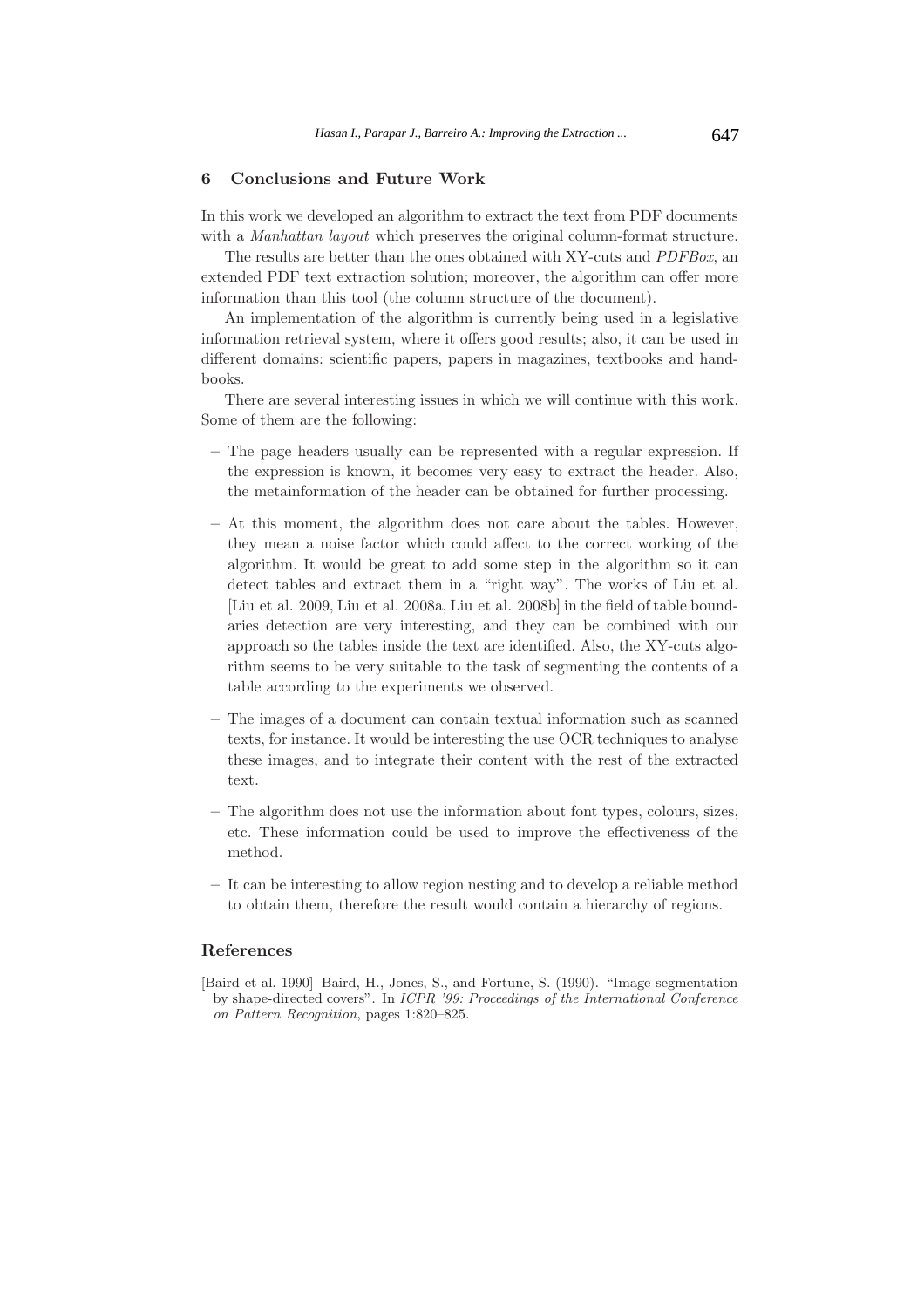- [Bloechle et al. 2009] Bloechle, J.-L., Lalanne, D., and Ingold, R. (2009). "OCD: An optimized and canonical document format". In ICDAR '09: Proceedings of the 10th International Conference on Document Analysis and Recognition, pages 236–240, Washington, DC, USA. IEEE Computer Society.
- [Bloechle et al. 2008] Bloechle, J.-L., Pugin, C., and Ingold, R. (2008). "Dolores: An interactive and class-free approach for document logical restructuring". In DAS '08: Proceedings of the 8th IAPR International Workshop on Document Analysis Systems, pages 644–652, Washington, DC, USA. IEEE Computer Society.
- [Bloechle et al. 2006] Bloechle, J.-L., Rigamonti, M., Hadjar, K., Lalanne, D., and Ingold, R. (2006). "XCDF: A canonical and structured document format". In DAS'06: Proceedings of the 7th IAPR International Workshop on Document Analysis Systems, pages 141–152.
- [Chakraborty et al. 2003] Chakraborty, A., Liu, P., and Hsu, L. (2003). "Extracting anchorable information units from PDF files". In ICME '03: Proceedings of the 2003 International Conference on Multimedia and Expo, pages 173–176, Washington, DC, USA. IEEE Computer Society.
- [Krishnamoorthy et al. 1993] Krishnamoorthy, M., Nagy, G., Seth, S., and Viswanathan, M. (1993). "Syntactic segmentation and labeling of digitized pages from technical journals". IEEE Transactions on Pattern Analysis and Machine Intelligence, 15(7):737–747.
- [Liu et al. 2009] Liu, Y., Bai, K., Mitra, P., and Giles, C. L. (2009). "Improving the table boundary detection in PDFs by fixing the sequence error of the sparse lines". In ICDAR '09: Proceedings of the 10th International Conference on Document Analysis and Recognition, pages 1006–1010, Washington, DC, USA. IEEE Computer Society.
- [Liu et al. 2008a] Liu, Y., Mitra, P., and Giles, C. L. (2008a). "A fast preprocessing method for table boundary detection: Narrowing down the sparse lines using solely coordinate information". In DAS '08: Proceedings of the 8th IAPR International Workshop on Document Analysis Systems, pages 431–438, Washington, DC, USA. IEEE Computer Society.
- [Liu et al. 2008b] Liu, Y., Mitra, P., and Giles, C. L. (2008b). "Identifying table boundaries in digital documents via sparse line detection". In CIKM '08: Proceeding of the 17th ACM Conference on Information and Knowledge Management, pages 1311–1320, New York, NY, USA. ACM.
- [Lovegrove et al. 1995] Lovegrove, W. S., David, and Brailsford, F. (1995). "Document analysis of PDF files: methods, results and implications". Electronic Publishing, 8(3):207–220.
- [Mao and Kanungo 2001] Mao, S. and Kanungo, T. (2001). "Empirical performance evaluation methodology and its application to page segmentation algorithms". IEEE Transactions on Pattern Analysis and Machine Intelligence, 23(3):242–256.
- [McKinley 1997] McKinley, T. (1997). "Why PDF is everywhere". *Inform, the journal* of AIIM, 11(8).
- [Meunier 2005] Meunier, J.-L. (2005). "Optimized XY-Cut for determining a page reading order". In ICDAR '05: Proceedings of the 8th International Conference on Document Analysis and Recognition, pages 347–351, Washington, DC, USA. IEEE Computer Society.
- [Mitchell 2000] Mitchell, P. (2000). "Document page segmentation and layout analysis using soft ordering". In ICPR '00: Proceedings of the 15th International Conference on Pattern Recognition, volume 1, page 1458, Washington, DC, USA. IEEE Computer Society.
- [Multivalent 2010] Multivalent (2010). "Multivalent". http://multivalent. sourceforge.net/.
- [Nagy and Seth 1984] Nagy, G. and Seth, S. (1984). "Hierarchical representation of optically scanned documents". In ICPR '84: Proceedings of the 7th International Conference on Pattern Recognition, pages 347–349.